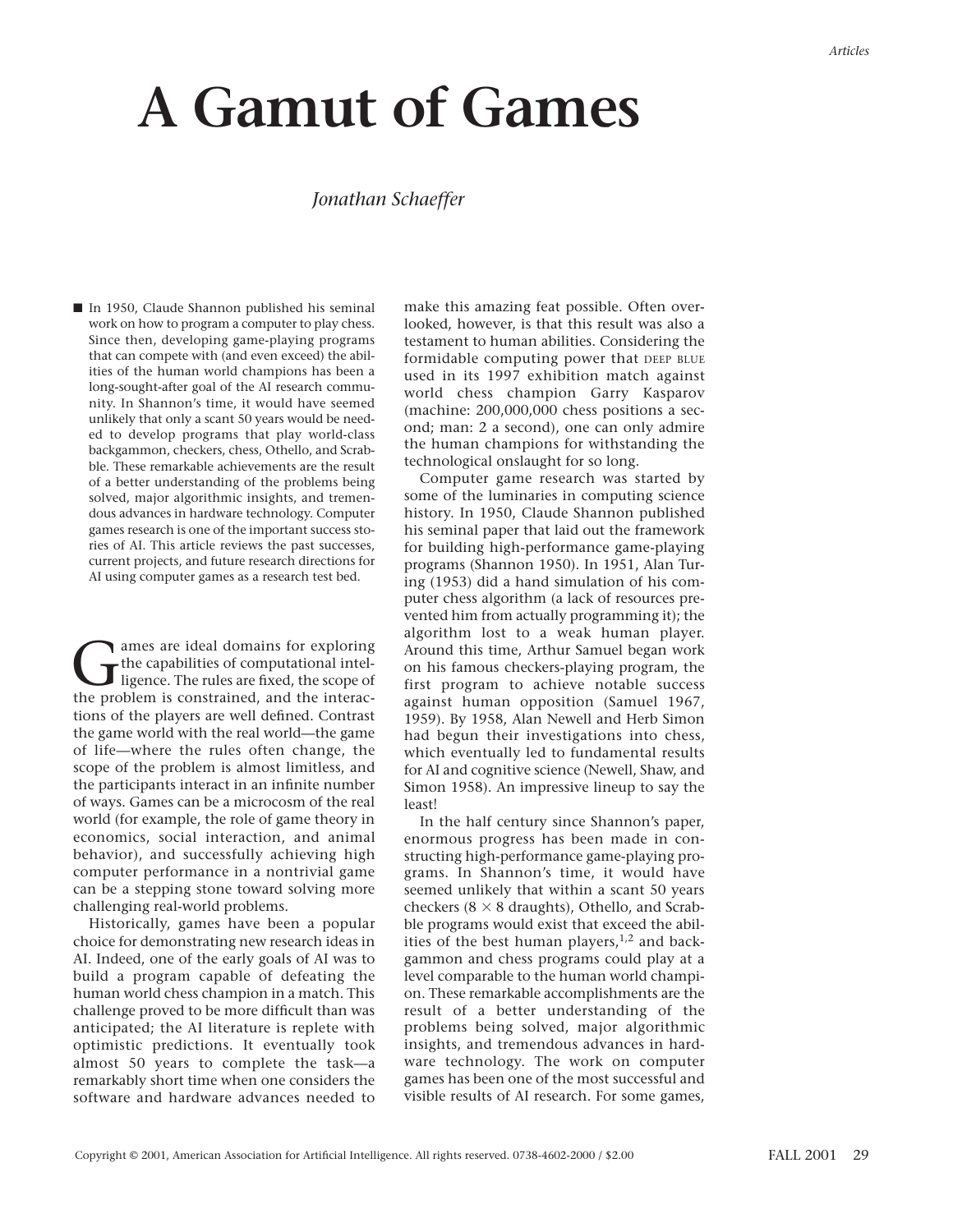one could argue that the Turing test has been passed (Krol 1999).

This article discusses the progress made in developing programs for the classic board and card games. For a number of games, a short history of the progress in building a world-class program for the game is given, along with a brief description of the strongest program. In each case, a single feature of the program that is a major contributor to the program's strength is highlighted. The histories are necessarily brief. I apologize in advance to the many hard-working researchers and hobbyists whose work is not mentioned here.

Enabling Technologies briefly summarizes some of the major advances in technology that facilitated the construction of world-championship–caliber programs. Success in Computer Games reports the past successes where computers have met or exceeded the best human players (backgammon, checkers, chess, Othello, and Scrabble). Current Research Efforts highlights games of current academic interest (bridge, go, and poker). The Future of Computer Games discusses some of the future challenges of using games as a research test bed for AI.

Although this article emphasizes the AI viewpoint, one should not underestimate the engineering effort required to build these programs. One need only look at the recent success of the DEEP BLUE chess machine to appreciate the effort required. This project spanned 8 years (12 if one includes the pre-IBM time) and included several full-time people, extensive computing resources, chip design, and grand master consultation. Some of the case studies hint at the amount of work required to construct these systems. In all cases, the successes reported in this article are the result of consistent progress over many years.

# Enabling Technologies

The biggest advances in computer game playing have come as a result of work done on the alpha-beta search algorithm. This algorithm received the most attention because of the research community's preoccupation with chess. With the DEEP BLUE victory over world chess champion Garry Kasparov, interest in methods suitable for chess has waned and been replaced by activity in other games. One could argue that the chess victory removed a ball and shackle that was stifling the creativity of researchers who were building high-performance game-playing systems.

The alpha-beta research led to a plethora of search enhancements, which significantly improved the efficiency of the search. Some of these enhancements include iterative deepening, caching previously seen subtree results (transposition tables), successor reordering, search extensions and reductions, probabilistic cutoffs, and parallel search. The results are truly amazing. Even though there is an exponential difference between the best case and the worst case for an alpha-beta search, most highperformance game-playing programs are searching within a small constant of the best case (Plaat et al. 1996).

Sadly, the community of researchers involved in this work has done a relatively poor job of selling the technology, resulting in many of the ideas being reinvented for other domains. For example, many search techniques pioneered with alpha-beta have become standard in other search domains, with few realizing the lineage of the ideas.

At the heart of many game-playing programs is an evaluation function. Early on, game developers quickly encountered the knowledge-acquisition bottleneck and traded quality of knowledge for speed of the program. Simple evaluation functions, linear combinations of easily identifiable features, were the mainstay of computer game programs for many decades. Alternative approaches, such as modeling human cognitive processes, turned out to be much harder to do than initially expected and generally resulted in poor performance. Game programmers quickly learned that a little heuristic knowledge, when combined with deep search, can produce amazing performance results. Indeed, one could argue that the viability of brute-force search, once a term with negative connotations in the AI community, is one of the main research results from gamesrelated research (Ginsberg 1996b).

In the last decade, new techniques have moved to the forefront of games research. Two in particular are mentioned here because they are likely to play a more prominent role in the near future: (1) Monte Carlo simulation and (2) temporal-difference learning.

Monte Carlo simulation has successfully been applied to games with imperfect or nondeterministic information. In these games, it is too expensive to search all possible outcomes. Instead, only a representative sample is chosen to give a statistical profile of the outcome. This technique has been successful in bridge, poker, and Scrabble.

Temporal-difference learning is the direct descendent of Samuel's machine learning research (Sutton 1988). Here, a database of games (possibly generated by computer selfplay) can be used to bootstrap a program to find a good combination of knowledge fea-

*Considering the formidable computing power that DEEP BLUE used in its 1997 exhibition match against world chess champion Garry Kasparov (machine: 200,000,000 chess positions a second; man: 2 a second), one can only admire the human champions for withstanding the technological onslaught for so long.*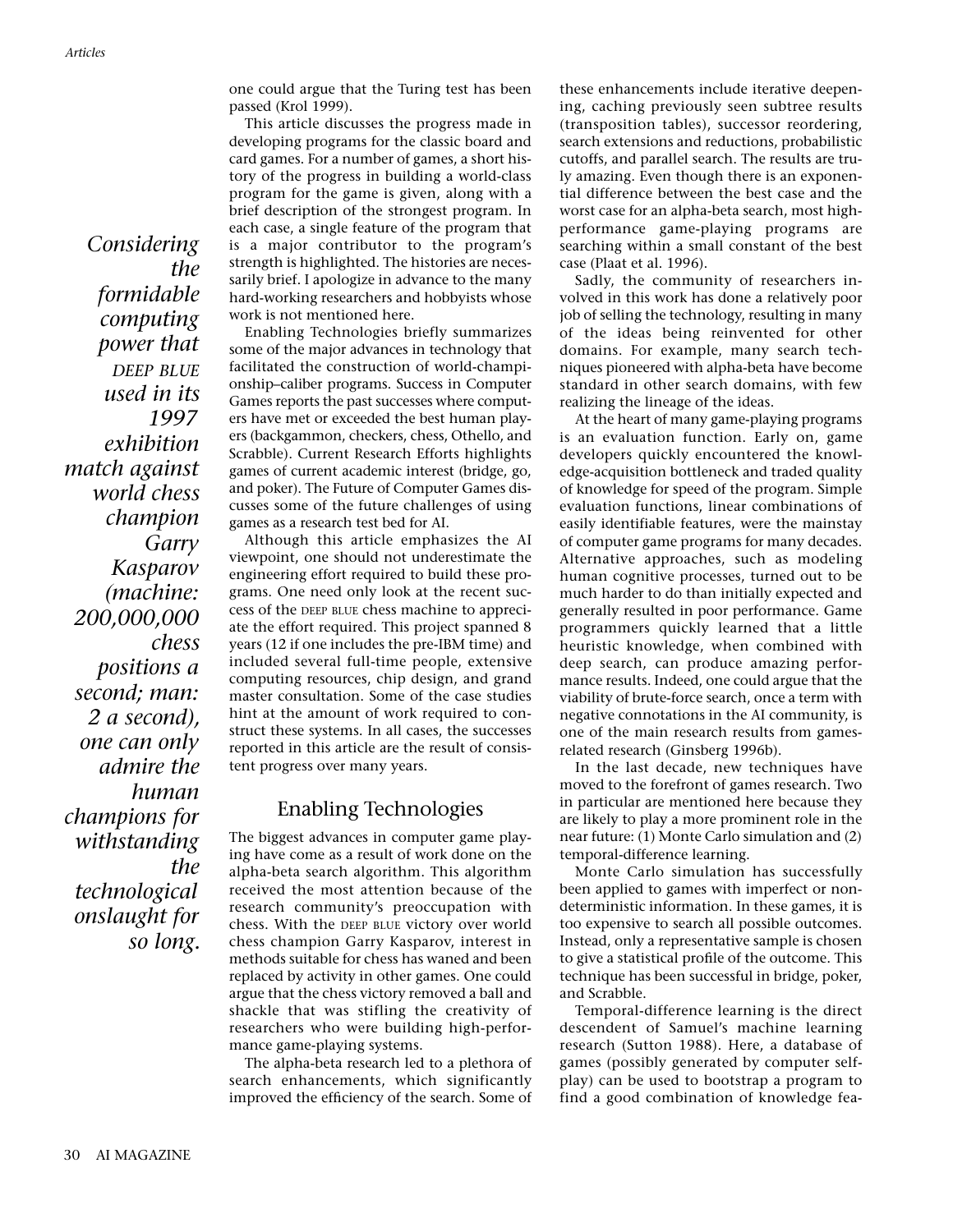tures. The algorithm has successfully been applied to backgammon and has recently shown promise in chess and checkers (Schaeffer, Hlynka, and Jussila 2001).

The most obvious hardware advance is simply speed. To read about Samuel's checkersplaying program running on a 1963 machine that could execute 15 million additions a minute (Pfeiffer 1964) starkly brings home the point that orders of magnitude more computing power makes many things possible. Indeed, considering the paucity of computing power at Samuel's disposal, one can only be filled with admiration at what he achieved.

Computer games research pioneered competitions to assess the quality of the systems being developed. Since 1970, there have been annual computer chess tournaments. There is now an annual Computer Olympiad that brings together many of the top programs and their developers in head-to-head competition.<sup>3</sup> The competitive spirit has spread throughout the AI community; competitions now exist for other applications, including theorem proving, planning, and natural language.

# Success in Computer Games

In a number of games, computers have enjoyed success that puts them on par or better with the best humans in the world. In some sense, these games are now the past, in that active research to develop high-performance programs for them is on the wane (or is now nonexistent). These include games where computers are better than all humans (checkers, Othello, Scrabble) and those where computers are competitive with the human world champion (backgammon, chess).

## Backgammon

The first concerted effort at building a strong backgammon program was undertaken by Hans Berliner of Carnegie Mellon University. In 1979, his program, BKG9.8, played an exhibition match against the then newly crowned world champion Luigi Villa (Berliner 1980a, 1980b). The stakes were \$5,000, winner take all. The final score was seven points to one in favor of the computer, with BKG9.8 winning four of the five games played (the rest of the points came from the doubling cube).

Backgammon is a game of both skill and luck. In a short match, the dice can favor one player over another. Berliner writes that "in the short run, small percentage differences favoring one player are not too significant. However, in the long run a few percentage points are highly indicative of significant skill differences" (Berliner 1980a, p. 215). Thus, assessing the results of a five-game match is difficult. Afterwards, Berliner (1980b, p. 71) analyzed the program's play and concluded that

There was no doubt that BKG9.8 played well, but down the line Villa played better. He made the technically correct plays almost all the time, whereas the program did not make the best play in eight out of 73 non-forced situations.

BKG9.8 was an important first step, but major work was still needed to bring the level of play up to that of the world's best players.

In the late 1980s, IBM researcher Gerry Tesauro began work on a neural net–based backgammon program. The net used encoded backgammon knowledge and, training on data sets of games played by expert players, learned the weights to assign to these pieces of knowledge. The program, NEUROGAMMON, was good enough to win first place in the 1989 Computer Olympiad (Tesauro 1989).

Tesauro's next program, TD-GAMMON used a neural network that was trained using temporal difference learning. Instead of training the program with data sets of games played by humans, Tesauro was successful in having the program learn using the temporal differences from self-play games. The evolution in TD-GAM-MON from version 0.0 to 3.0 saw an increase in the knowledge used, a larger neural net, and the addition of small selective searches. The resulting program is acknowledged to be on par with the best players in the world and, possibly, even better.

In 1998, an exhibition match was played between world champion Malcolm Davis and TD-GAMMON 3.0 (at the AAAI-98 conference). To reduce the luck factor, 100 games were played over 3 days. The final result was a narrow eightpoint win for Davis. Both Davis and Tesauro have done extensive analysis of the games, coming up with similar conclusions:4

While this analysis isn't definitive, it suggests that we may have witnessed a superhuman level of performance by TD-GAM-MON, marred only by one horrible blunder redoubling to 8 in game 16, costing a whopping 0.9 points in equity and probably the match!

A notable feature of TD-GAMMON is its neural net evaluation function. The net takes as input the current board position and returns as output the score for the position (roughly, the probability of winning) (Tesauro 1995). The net has approximately 300 input values (Tesauro 2001). The latest version, TD-GAMMON 3.0, contains 160 hidden units. Each unit takes a linear

*Sadly, the community of researchers involved in this work has done a relatively poor job of selling the technology, resulting in many of the ideas being reinvented for other domains. For example, many search techniques pioneered with alphabeta have become standard in other search domains, with few realizing the lineage of the ideas.*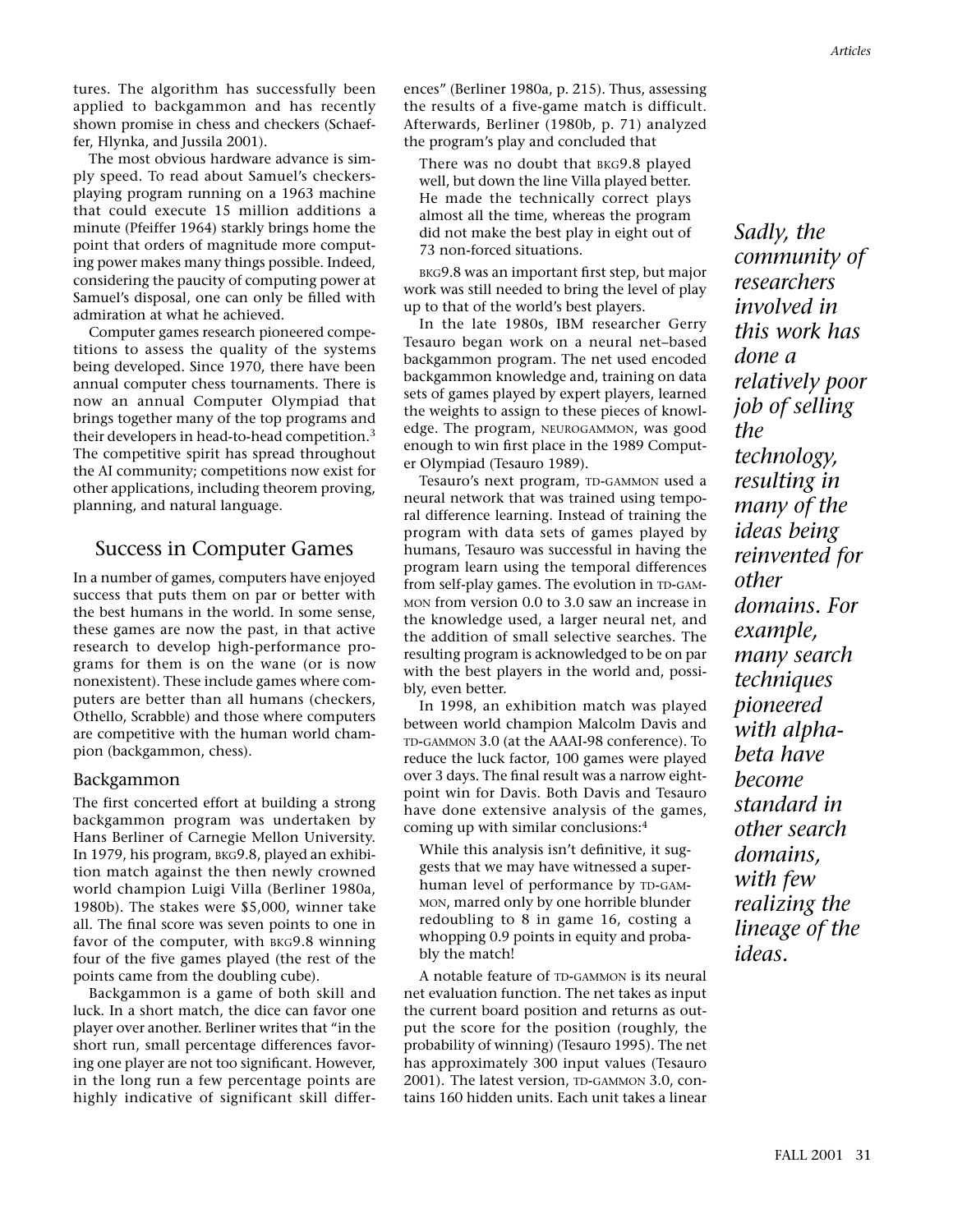sum of the weighted values of its input and then converts it to a value in the range –3 to 3 (a backgammon is worth three points, a gammon two, and a win one). The conversion is done with a sigmoid function, allowing the output to be a nonlinear function of the input. The resulting neural net has approximately 50,000 weights that need to be trained.

The weights in the hidden units were trained using temporal-difference learning from selfplay games. By playing the program against itself, there was an endless supply of data for the program to train itself against. In a given game position, the program uses the neural net to evaluate each of the roughly 20 different ways it can play its dice roll and then chooses the move leading to the maximum evaluation. Each game is played to completion, and then temporal-difference learning is applied to the sequence of moves. Close to 1,500,000 selfplay games were used for training TD-GAMMON 3.0.

Tesauro's success with temporal-difference learning in his backgammon program is a major milestone in AI research.

# Checkers

Arthur Samuel began thinking about a checkers program in 1948 but did not start coding until a few years later. He was not the first to write a checkers-playing program; Christopher Strachey (1952) predated him by a few months. Over the span of three decades, Samuel worked steadily on his program, with performance taking a back seat to his higher goal of creating a program that learned. Samuel's checkers player is best known for its single win against Robert Nealey in a 1963 exhibition match. From this single game, many people erroneously concluded that checkers was a "solved'" game.

In the late 1970s, a team of researchers at Duke University built a strong checkers-playing program that defeated Samuel's program in a short match (Truscott 1979). Early success convinced the authors that their program was possibly one of the 10 best players in the world. World champion Marion Tinsley effectively debunked that, writing that "the programs may indeed consider a lot of moves and positions, but one thing is certain. They do not see much!'' (Tinsley 1980). Efforts to arrange a match between the two went nowhere, and the Duke program was quietly retired.

Interest in checkers was rekindled in 1989 with the advent of strong commercial programs and a research effort at the University of Alberta—CHINOOK. CHINOOK was authored principally by Jonathan Schaeffer, Norman Treloar, Robert Lake, Paul Lu, and Martin Bryant. In 1990, the program earned the right to challenge for the human world championship. The checkers federations refused to sanction the match, leading to the creation of a new title: The World Man-Machine Championship. This title was contested for the first time in 1992, with Marion Tinsley defeating CHINOOK in a 40game match by a score of 4 wins to 2. CHINOOK's wins were the first against a reigning world champion in a nonexhibition event for any competitive game.

There was a rematch in 1994, but after six games (all draws), Tinsley resigned the match and the title to CHINOOK, citing health concerns. The following week he was diagnosed with cancer, and he died eight months later. CHINOOK has subsequently defended its title twice and has not lost a game since 1994. The program was retired from human competitions in 1997 (Schaeffer 1997).

The structure of CHINOOK is similar to that of a typical chess program: search, knowledge, database of opening moves, and endgame databases (Schaeffer 1997; Schaeffer et al. 1992). CHINOOK uses alpha-beta search with a myriad of enhancements, including iterative deepening, transposition table, move ordering, search extensions, and search reductions. CHINOOK was able to average a minimum of 19-ply searches against Tinsley (using 1994 hardware), with search extensions occasionally reaching 45 ply into the tree. The median position evaluated was typically 25-ply deep into the search.

A notable feature in CHINOOK is its use of endgame databases. The databases contain all checkers positions with 8 or fewer pieces, 444 billion  $(4 \times 10^{11})$  positions compressed into 6 gigabytes for real-time decompression. Unlike chess programs, which are compute bound, CHINOOK becomes input-output bound after a few moves in a game. The deep searches mean that the database is occasionally being hit on the first move of a game. The databases introduce accurate values (win/loss/draw) into the search (no error), reducing the program's dependency on its heuristic evaluation function (small error). In many games, the program is able to back up a draw score to the root of a search within 10 moves by each side from the start of a game, suggesting that it might be possible to determine the game-theoretic value of the starting position of the game (one definition of "solving" the game).

CHINOOK is the first program to win a human world championship for any game. At the time of CHINOOK's retirement, the gap between the program and the highest-rated human was 200 rating points (using the chess rating scale) (Schaeffer 1997). A gap this large means that

*Tesauro's success with temporaldifference learning in his backgammon program is a major milestone in AI research.*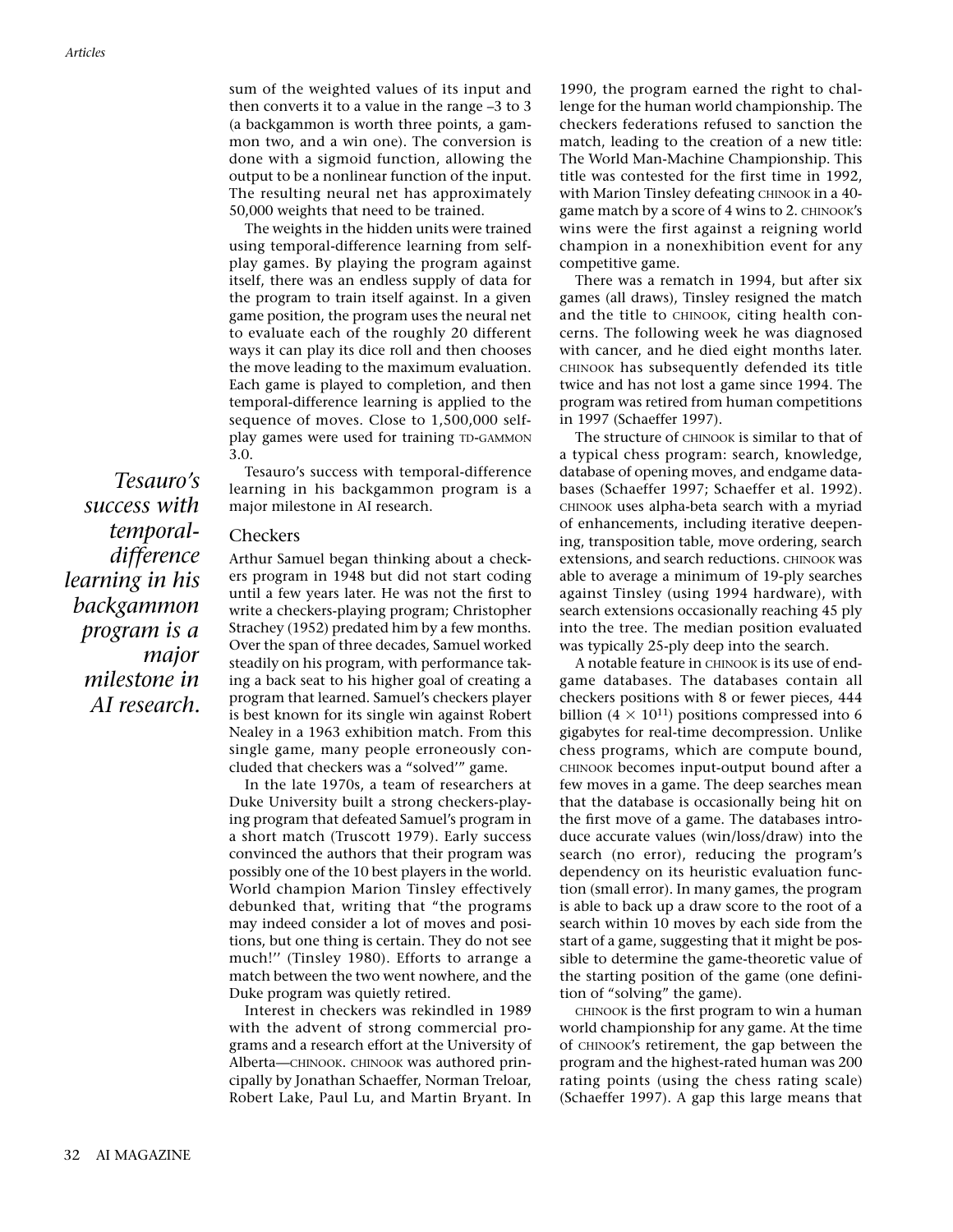the program would score 75 percent of the possible points in a match against the human world champion. Since then, faster processor speeds mean that CHINOOK has become stronger, further widening the gap between man and machine.

# Chess

The progress of computer chess was strongly influenced by an article by Ken Thompson that equated search depth with chess-program performance (Thompson 1982). Basically, the paper presented a formula for success: Build faster chess search engines. The milestones in chess program development become a statement of the state of the art in high-performance computing:

1978–1980: The pioneering programs from Northwestern University, most notably CHESS 4.6 (Slate and Atkin 1977), ran on a top-of-theline Control Data computer and achieved the first major tournament successes.

1980–1982: BELLE, the first program to earn a U.S. master title, was a machine built to play chess. It consisted of 10 large wire-wrapped boards using LSI chips (Condon and Thompson 1982).

1983–1984: CRAY BLITZ used a multiprocessor Cray supercomputer (Hyatt, Gower, and Nelson 1990).

1985–1986: The HITECH chess machine was based on 64 special-purpose VLSI chips (one to a board square) (Ebeling 1987; Berliner and Ebeling 1989).

1985–1986: WAYCOOL used a 256-processor hypercube (Felten and Otton 1988).

1987–present: CHIPTEST (and its successors DEEP THOUGHT and DEEP BLUE) took VLSI technology even further to come up with a full-board chess chip (Hsu 1999; Hsu et al. 1990a, 1990b).

In 1987, CHIPTEST shocked the chess world by tying for first place in a strong tournament, finishing ahead of a former world champion and defeating a grand master. The unexpected success aroused the interest of world champion Garry Kasparov, who played a two-game exhibition match against the program in 1989. Man easily defeated machine in both games.

The DEEP BLUE team worked for seven years to improve the program, including designing a single-chip chess search engine and making significant strides in the quality of their software. In 1996, the chess machine played a sixgame exhibition match against Kasparov. The world champion was stunned by a defeat in the first game, but he recovered to win the match, scoring three wins and two draws to offset the single loss. The following year, another exhibition match was played. DEEP BLUE scored a brilliant win in game two, handing Kasparov a psychological blow from which he never recovered. In the final, decisive game of the match, Kasparov fell into a trap, and the game ended quickly, giving DEEP BLUE an unexpected match victory, scoring two wins, three draws, and a loss.

It is important to keep this result in perspective. First, it was an exhibition match; DEEP BLUE did not earn the right to play Kasparov.<sup>5</sup> Second, the match was too short to accurately determine the better player; world-championship matches have varied from 16 to 48 games in length. Although it is not clear just how good DEEP BLUE is, there is no doubt that the program is a strong grand master.

What does the research community think of the DEEP BLUE result? Many are filled with admiration at this feat of engineering. Some are cautious about the significance. John McCarthy (1997) wrote that "in 1965, the Russian mathematician Alexander Kronrod said, 'Chess is the *Drosophila* of artificial intelligence.' However, computer chess has developed much as genetics might have if the geneticists had concentrated their efforts starting in 1910 on breeding racing *Drosophila*. We would have some science, but mainly we would have very fast fruit flies."6

In retrospect, the chess "problem" turned out to be much harder than was expected by the computing pioneers. The DEEP BLUE result is a tremendous achievement, and a milestone in the history of computing science.

From the scientific point of view, it is to be regretted that DEEP BLUE has been retired, the hardware unused, and the programming team disbanded. The scientific community has a single data point that suggests machine might be better than man at chess. The data are insufficient, and the sample size is not statistically significant. Moreover, given the lack of interest in DEEP BLUE from IBM, it is doubtful that this experiment will ever be repeated. Of what value is a single, nonrepeatable data point?

DEEP BLUE and its predecessors represent a decade-long intensive effort by a team of people. The project was funded by IBM, and the principal scientists who developed the program were Feng-Hsiung Hsu, Murray Campbell, and Joe Hoane.

The notable technological feature of DEEP BLUE is its amazing speed, the result of building special-purpose chess chips. The chip includes a search engine, a move generator, and an evaluation function (Cambell, Hoane, and Hsu 2001; Hsu 1999). The chip's search algorithm is based on alpha-beta. The evaluation function is implemented as small tables on the chip; the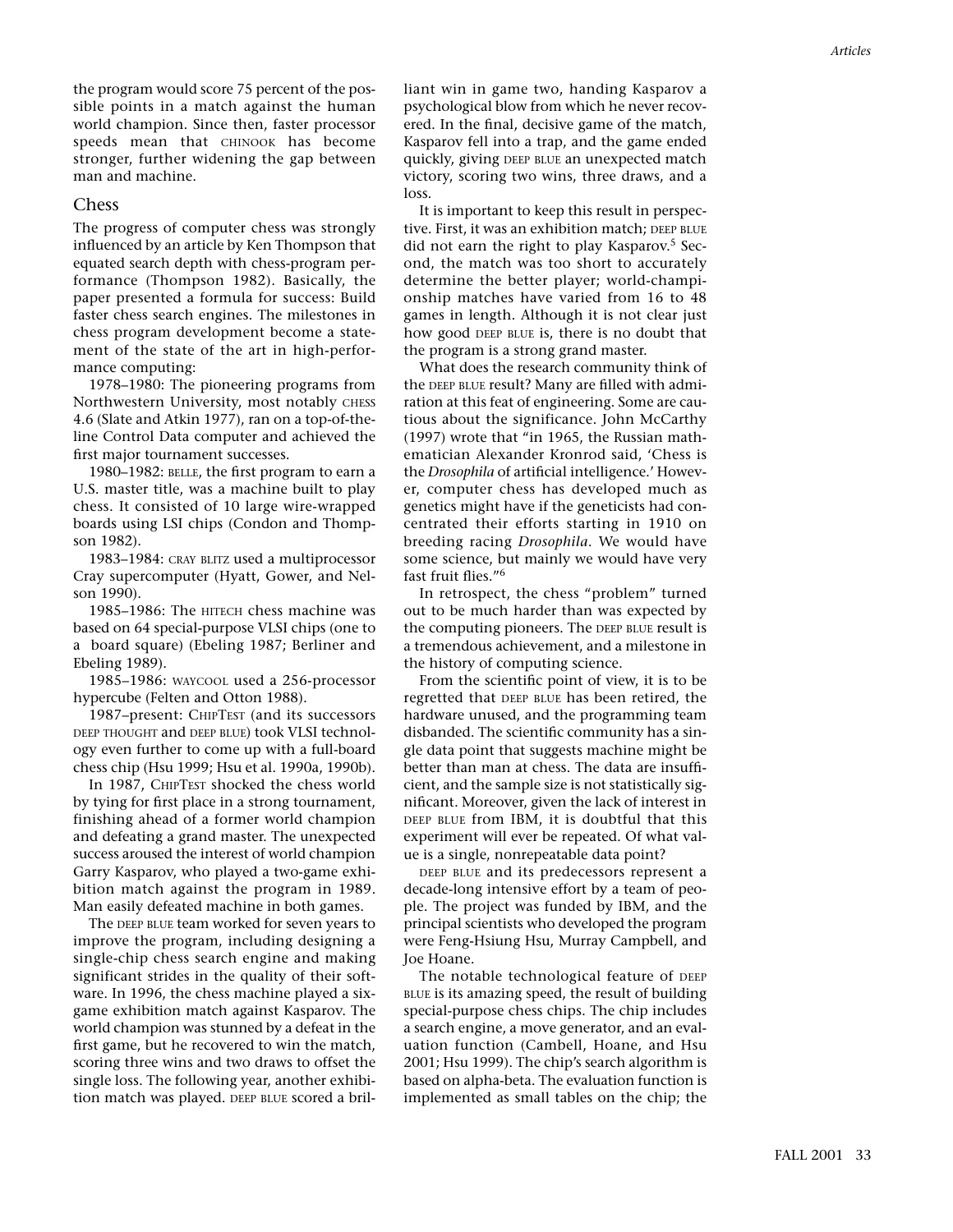values for these tables can be downloaded to the chip before the search begins. These tables are indexed by board features and the results summed in parallel to provide the positional score.

A single chip is capable of analyzing over two million chess positions a second (using 1997 technology). It is important to note that this speed understates the chip's capabilities. Some operations that are too expensive to implement in software can be done with little or no cost in hardware. For example, one capability of the chip is to selectively generate subsets of legal moves, such as all moves that can put the opponent in check. These increased capabilities give rise to new opportunities for the search algorithm and the evaluation function. Hsu (1999) estimates that each chess chip position evaluation roughly equates to 40,000 instructions on a general-purpose computer. If so, then each chip translates to a 100 billion instruction a second chess supercomputer.

Access to the chip is controlled by an alphabeta search algorithm that resides on the host computer (an IBM SP-2). Each of the 30 SP-2 processors could access 16 chips. The reported cumulative performance, 200,000,000 positions analyzed a second, falls short of the peak speed (over 1 billion positions a second) because of the inherent difficulty of getting good parallel performance out of the alphabeta algorithm. This massive amount of computing allows the program to search deeper, significantly reducing the probability that it will make an error (as Kasparov found out to his regret).

The AI community gave a collective sigh of relief when DEEP BLUE defeated Kasparov. It was time to move on to new challenges in the field.

#### Othello

The first major Othello program was Paul Rosenbloom's (1982) IAGO, achieving impressive results given its early-1980 hardware. It dominated play against other Othello programs of the time but played only two games against world-class human players, losing both. The program's ability to predict 59 percent of the moves played by human experts was extrapolated to conclude that the program's playing strength was of world-championship caliber.

By the end of the decade, IAGO had been eclipsed. Kai-Fu Lee and Sanjoy Mahajan's program BILL represented a major improvement in the quality of computer Othello play (Lee and Mahajan 1990). The program combined deep search with extensive knowledge (in the form of precomputed tables) in its evaluation function. Bayesian learning was used to combine the evaluation-function features in a weighted quadratic polynomial.

Statistical analysis of the program's play indicated that it was a strong Othello player. BILL won a single game against Brian Rose, the highest-rated American Othello player at the time. In test games against IAGO, BILL won every game. These results led Lee and Mahajan to conclude that "BILL is one of the best, if not the best, Othello player in the world.'' As usual, there is danger in extrapolating conclusions based on limited evidence.

With the advent of the Internet Othello server (IOS), computer Othello tournaments became frequent. In the 1990s, they were dominated by Michael Buro's LOGISTELLO. The program participated in 25 tournaments, finished first 18 times, second 6 times, and fourth once. The program combined deep search with an extensive evaluation function that was automatically tuned, which when combined with an extensive database of opening moves and a perfect end-game player, is a winning recipe for Othello.

Although it was suspected that by the mid-1990s, computers had surpassed humans in their playing abilities at Othello, this was not properly demonstrated until 1997, when LOGIS-TELLO played an exhibition match against world champion Takeshi Murakami. In preparation for the match, Buro (1997, p. 189) that

BILL played a series of games against different versions of LOGISTELLO. The results showed that bill, when playing 5-minute games running on a PentiumPro/200 PC, is about as strong as a 3-ply LOGISTELLO, even though BILL searches 8 to 9 plies. Obviously, the additional search is compensated for by knowledge. However, the 3-ply LOGISTELLO can only be called mediocre by today's human standards.

Two explanations for the overestimation of playing strength in the past come to mind: (1) during the last decade human players have improved their playing skills considerably, and (2) the playing strength of the early programs was largely overestimated by using … nonreliable scientific methods.

LOGISTELLO won all six games against Murakami by a total disc count of 264 to 120 (Buro 1997), which confirmed what everyone had expected about the relative playing strengths of man and machine. The gap between the best human players and the best computer programs is believed to be large and effectively unsurmountable.

Outwardly, LOGISTELLO looks like a typical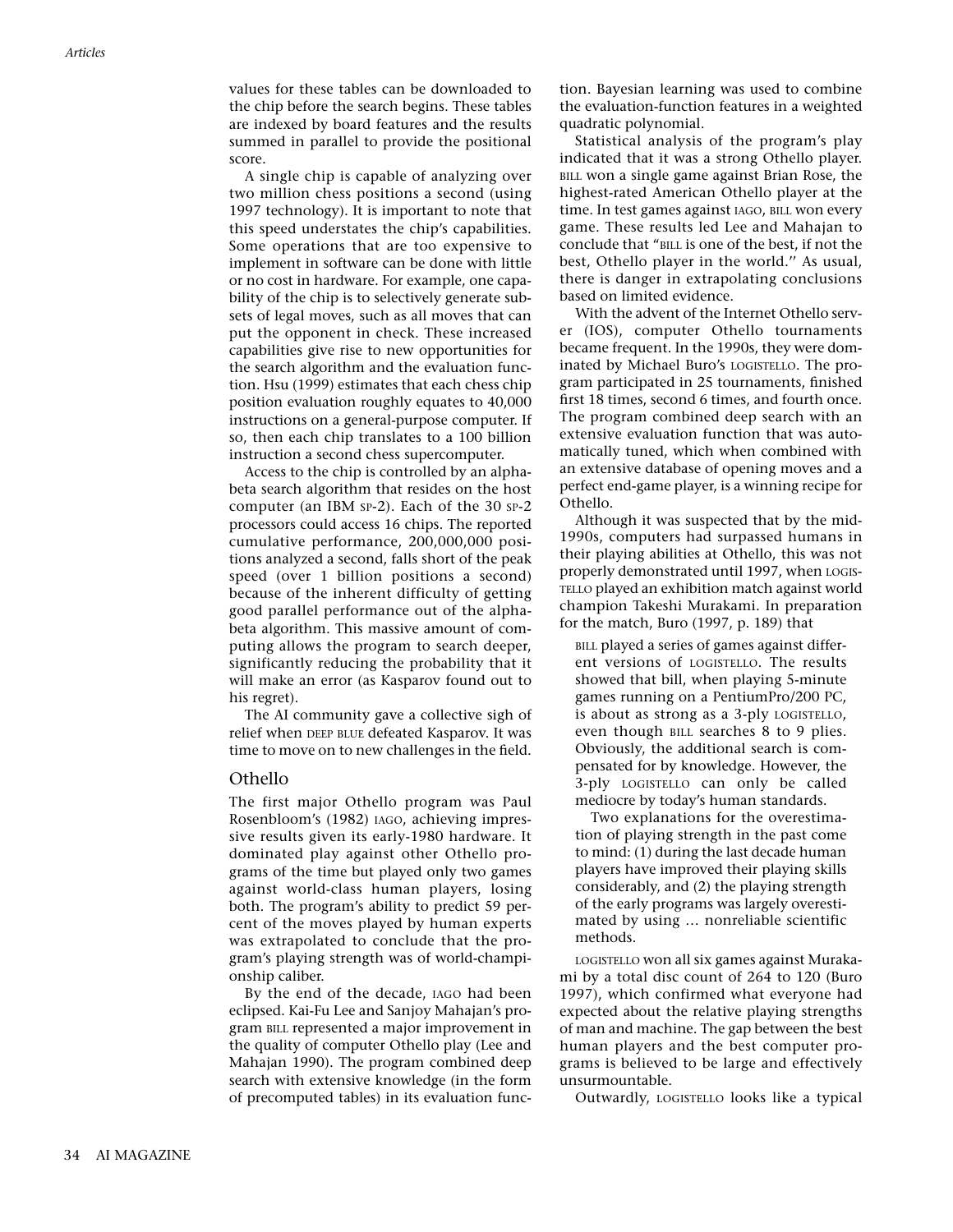alpha-beta–based searcher (Buro 2001). However, the construction of the evaluation function is novel. The program treats the game as having 13 phases: 13–16 discs on the board, 17–20 discs, ..., and  $61-64$  discs.<sup>7</sup> Each phase has a different set of weights in the evaluation function. The evaluation-function features are patterns of squares comprising combinations of corners, diagonals, and rows. These patterns capture important Othello concepts, such as mobility, stability, and parity. LOGISTELLO has 11 such patterns, which with rotations and reflections yield 46. The patterns include a 3  $\times$  3 and a 5  $\times$ 2 configuration of stones anchored in a corner and all diagonals of length greater than 3.

The weights for each entry in each pattern (46) for each phase of the game (11) are determined by linear regression. More than 1.5 million table entries need to be determined. The data were trained using 11 million scored positions obtained from self-play games and practice games against another program (Buro 1995). The evaluation function is completely table driven. Given a position, all 46 patterns are matched against the position, with a successful match returning the associated weight. These weights are summed to get the overall evaluation that approximates the final disc differential.

Michael Buro (1997, p. 193) comments on the reasons why LOGISTELLO easily won the Murakami match:

When looking at the games of the match the main reasons for the clear outcome are as follows:

1. Lookahead search is very hard for humans in Othello. The disadvantage becomes very clear in the endgame phase, where the board changes are more substantial than in the opening and middlegame stage. Computers are playing perfectly in the endgame while humans often lose discs.

2. Due to the automated tuning of the evaluation functions and deep selective searches, the best programs estimate their winning chance in the opening and middlegame phase very accurately. This leaves little room for human innovations in the opening, especially because the best Othello programs are extending their opening books automatically to explore new variations.

### Scrabble

The first documented Scrabble program appears to have been written by Stuart Shapiro and Howard Smith and was published in 1977

(Shapiro and Smith 1977). In the 1980s, a number of Scrabble programming efforts emerged, and by the end of the decade, it was apparent that these programs were strong players. With access to the entire Scrabble dictionary in memory (now over 100,000 words), the programs held an important advantage in any games against humans.

At the first Computer Olympiad in 1989, the Scrabble winner was CRAB written by Andrew Appel, Guy Jacobson, and Graeme Thomas (Leavy and Beal 1989). Second was TYLER written by Alan Frank. Subsequent Olympiads saw the emergence of TSP (Jim Homan), which edged out TYLER in the second and third Olympiads. All these programs were very good and quite possibly strong enough to be a serious test for the best players in the world.

Part of their success was a result of the fast, compact Scrabble move generator developed by Andrew Appel (Appel and Jacobson 1988). Steven Gordon (1994) subsequently developed a move generator that was twice as fast but used five times as much storage.

Brian Sheppard began working on a Scrabble program in 1983 and started developing MAVEN in 1986. In a tournament in December 1986, MAVEN scored eight wins and two losses over an elite field, finishing in second place on a tie breaker. Sheppard describes the games against humans at this tournament:<sup>8</sup>

MAVEN reels off JOUNCES, JAUNTIER, and OVER-TOIL on successive plays, each for exactly 86 points, to come from behind against future national champion Bob Felt. MAVEN crushed humans repeatedly in offhand games. The human race begins to contemplate the potential of computers.

In the following years, MAVEN continued to demonstrate its dominating play against human opposition. Unfortunately, because it did not compete in the Computer Olympiads, it was difficult to know how strong it was compared to other programs at the time.

In the 1990s, Sheppard developed a pre–endgame analyzer (when there were a few tiles left in the bag) and improved the program's ability to simulate likely sequences of moves. These represented important advances in the program's ability. It was not until 1997, however, that the opportunity arose to properly assess the program's abilities against world-class players. In 1997, a two-game match between MAVEN and Adam Logan at AAAI-97, one of the best players in North America, ended in two wins for the human. Unfortunately, the match was not long enough to get a sense of who was really the best player.

In March 1998, the *New York Times* sponsored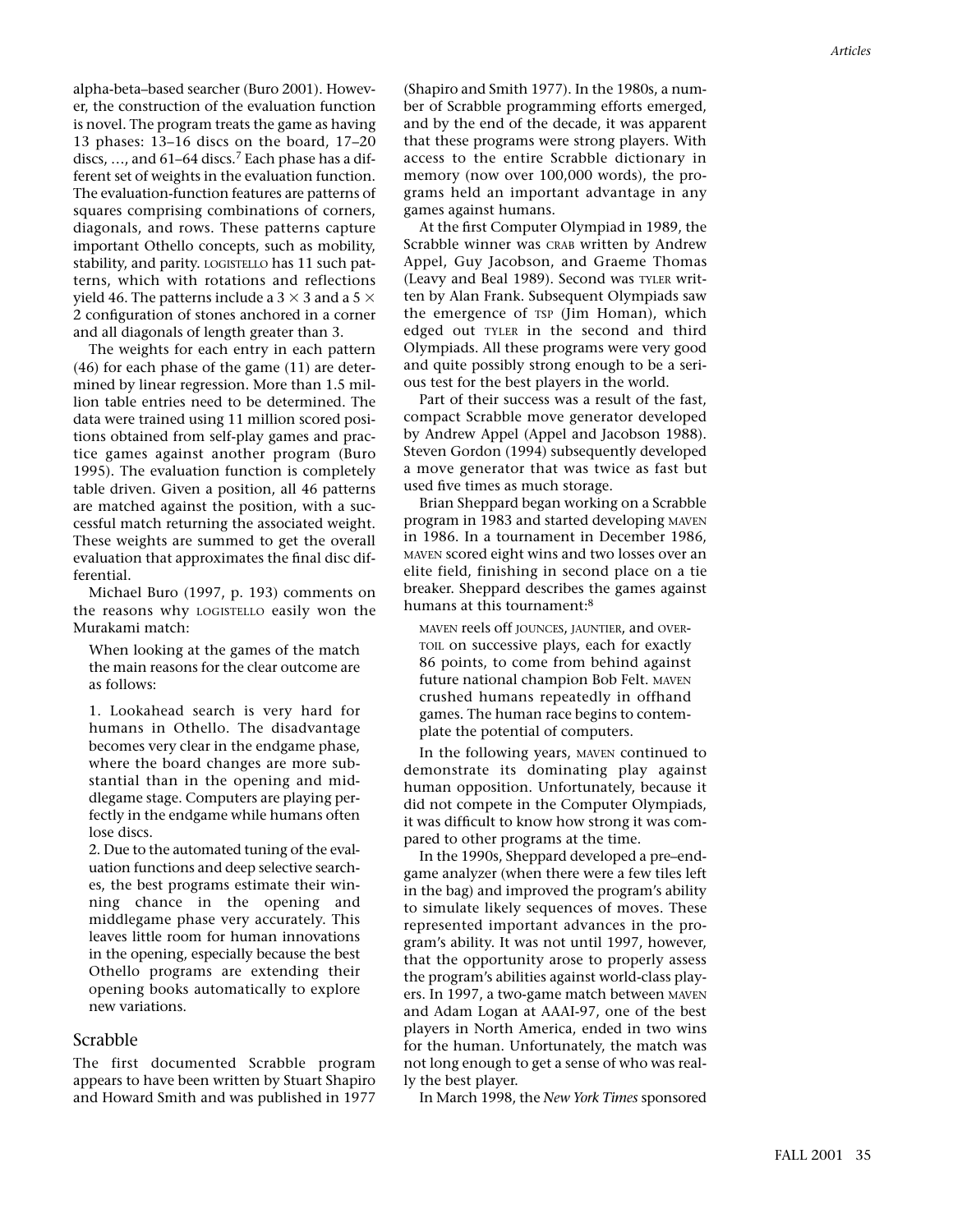an exhibition match between MAVEN and a team consisting of world champion Joel Sherman and runner-up Matt Graham. It is not clear whether the collaboration helped or hindered the human side, but the computer won convincingly by a score of six wins to three. The result was not an anomaly. In July 1998, MAVEN played another exhibition match against Adam Logan (at AAAI-98), scoring nine wins to five.

Shortly after the Logan match, Brian Sheppard wrote:<sup>9</sup>

The evidence right now is that MAVEN is far stronger than human players.… I have outright claimed in communication with the cream of humanity that MAVEN should be moved from the "championship caliber'' class to the "abandon hope'' class, and challenged anyone who disagrees with me to come out and play. No takers so far, but maybe one brave human will yet venture forth.

No one has.

MAVEN divides the game into three phases (Sheppard 2001): (1) early game, (2) pre–end game, and (3) end game. The early game starts at move one and continues until there are 9 or fewer tiles left in the bag (that is, with the opponent's 7 tiles, there are 16 or fewer unknown tiles). In the pre–end-game and endgame phases, specialized searches are performed, taking advantage of the limited amount of unknown information.

In the early game phase, the program uses simulations to get a statistical analysis of the likely consequences of making a move. Typically, 1,000 three-ply simulations are done when making a move decision. The move leading to the highest average point differential is selected. The issue with the simulations is move generation. On average, there are over 700 legal moves to a position, and the presence of 2 blanks in the rack can increase this figure to more than 5000!<sup>10</sup> Contrast this number, for example, with chess, where the average number of moves to consider in a position is roughly 40. Thus, MAVEN needs to pare the list of possible moves down to a small list of likely moves. Omitting an important move from this list will have serious consequences; it will never be played. Consequently, MAVEN uses multiple move generators, each identifying moves that have important features that merit consideration. These move generators are as follows:

**Score and rack:** This generator finds moves that result in a high score and a good rack (tiles remaining in your possession). Strong players evaluate their rack based on the likeliness of the letters being used to aid upcoming words. For example, playing a word that leaves a rack of QXI would be less preferable than leaving QUI; the latter offers more potential for playing the Q effectively.

**Bingo blocking:** Playing all 7 letters in a single turn leads to a bonus of 50 points (a bingo). This move generator finds moves that reduce the chances of the opponent scoring a bingo on his/her next turn. Sometimes it is worth sacrificing points to reduce the opponent's chances of scoring big.

**Immediate scoring:** This generator finds the moves with the maximum number of points (which becomes more important as the end of the game nears).

Each routine provides as many as 10 candidate moves. Merging these lists results in typically 20 to 30 unique candidate moves to consider. In the early part of the game, only the score-and-rack generator is used. In the pre–end-game, there are four: the three listed above plus a pre–end-game evaluator that "took years to tune to the point where it didn't blunder nearly always."11 In the end game, all possible moves are considered.

The move-generation routines are highly effective at filtering the hundreds or thousands of possible moves:12

It is important to note that simply selecting the one move preferred by the scoreand-rack evaluator plays championshipcaliber Scrabble. My practice of combining 10 moves from multiple generators is evidence of developing paranoia on my part. "Massive overkill" is the centerpiece of maven's design philosophy.

Obviously, this move filtering works very well, given the level of the program's play. The Scrabble community has extensively analyzed MAVEN's play and found a few minor errors in the program's play. Postmortem analysis of the Logan match showed that MAVEN made mistakes that averaged nine points a game. Logan's average was 40 points a game. MAVEN missed seven fishing moves—opportunities to exchange some tiles (69 points lost), some programming errors (48 points lost), and several smaller mistakes (6 points lost). The programming errors have been corrected. If a future version of MAVEN included fishing, the error rate would drop to less than one point to a game. MAVEN would be playing nearly perfect Scrabble.

Of the points lost because of programming errors, Brian Sheppard<sup>13</sup>

It just drives me crazy that I can think up inventive ways to get computers to act intelligently, but I am not smart enough to implement them correctly.

The soliloquy of every games programmer!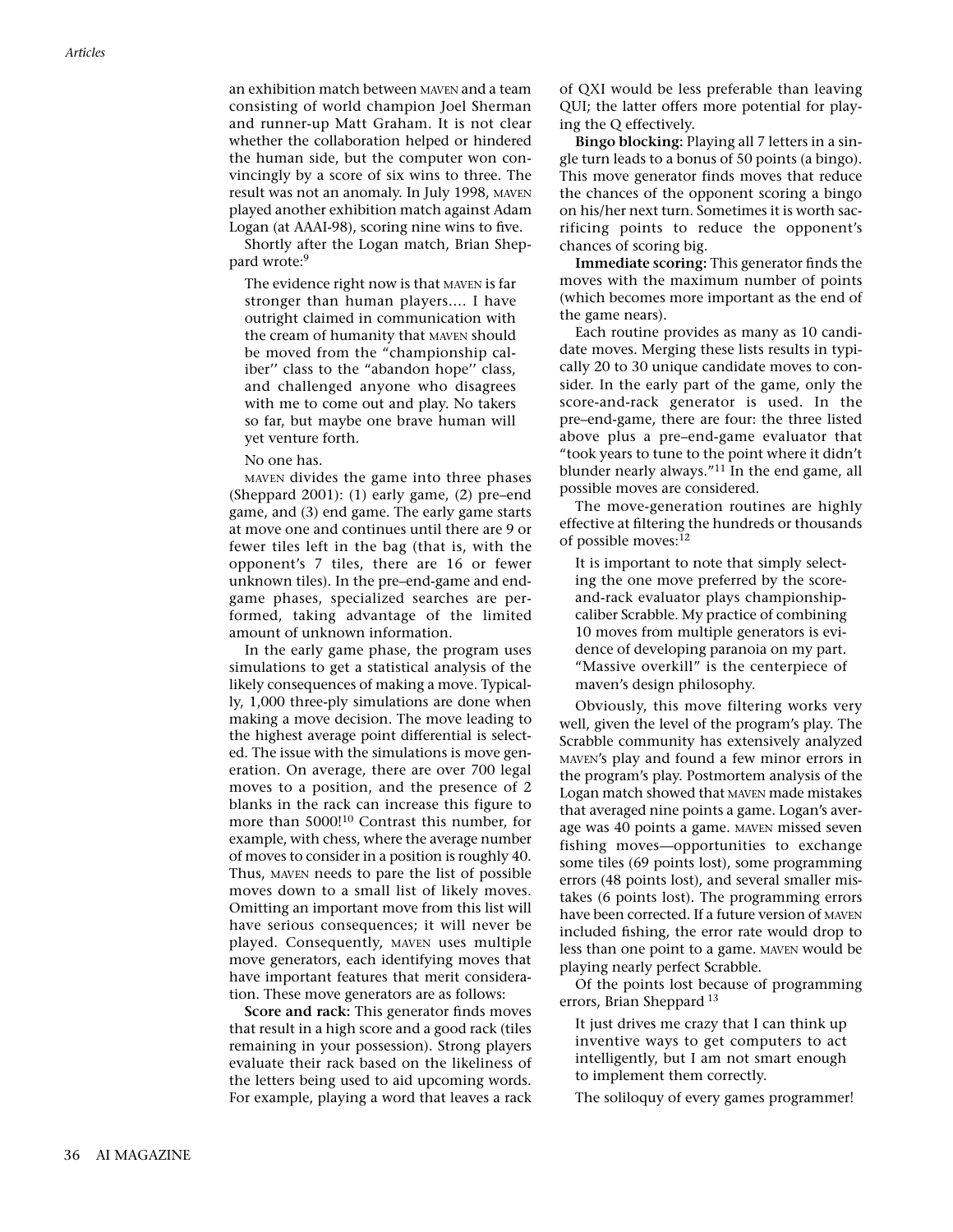# **So, You Think You Are Good at Scrabble?**



| M <sub>3</sub>                   | О.                             | U.                             | т.          | $H_a$          |                                  | А.                               | R.                                      | т,                               |                                  |         | <b>DOUBLE</b><br>LETTER<br>SCORE      |                                       |                                       | TRIPLE<br>WORD<br>SCORE          |
|----------------------------------|--------------------------------|--------------------------------|-------------|----------------|----------------------------------|----------------------------------|-----------------------------------------|----------------------------------|----------------------------------|---------|---------------------------------------|---------------------------------------|---------------------------------------|----------------------------------|
| Α,                               | E,                             |                                |             |                | <b>TRIPLE</b><br>LETTER<br>SCORE |                                  |                                         |                                  | $\mathbf{Q}_{\mathbf{10}}$       |         |                                       |                                       | <b>DOUBLE</b><br><b>WORD</b><br>SCORE |                                  |
| T,                               |                                | <b>DOUBLE</b><br>WORD<br>SCORE |             |                |                                  | <b>DOUBLE</b><br>LETTER<br>SCORE |                                         | <b>DOUBLE</b><br>LETTER<br>SCORE | u                                |         |                                       | G <sub>2</sub>                        |                                       |                                  |
| H <sub>4</sub>                   | υ.                             | R,                             | т,          |                |                                  |                                  | <b>DOUBLE</b><br><b>LETTER</b><br>SCORE |                                  | Α,                               |         | <b>DOUBLE</b><br><b>WORD</b><br>SCORE | R.                                    |                                       | DOUBLE<br>LETTER<br>SCORE        |
|                                  | N,                             | Ε,                             | О,          | N,             |                                  |                                  |                                         |                                  | Ι,                               | S,      |                                       | E,                                    |                                       | -1                               |
|                                  | TRIPLE<br>LETTER<br>SCORE      |                                | D,          | $\mathsf{O}_1$ | $Z_{10}$                         | $\mathsf{Y}_4$                   |                                         |                                  | <b>TRIPLE</b><br>LETTER<br>SCORE | $P_{3}$ |                                       | Α,                                    | X <sub>a</sub>                        | E,                               |
|                                  |                                | Е,                             |             |                |                                  | E,                               |                                         | <b>DOUBLE</b><br>LETTER<br>SCORE | $J_{\rm a}$                      | А,      | W,                                    | $\mathbf{S}_{1}$                      |                                       | л                                |
| ı,                               | Α,                             | М,                             | $B_{3}$     |                | $C_{3}$                          | Α,                               | V,                                      | $Y_{4}$                          |                                  | N.      | <b>DOUBLE</b><br>LETTER<br>SCORE      | Ε,                                    |                                       | TRIPLE<br><b>WORD</b><br>SCORE   |
|                                  | W,                             | Ε,                             |             |                |                                  | R,                               |                                         | <b>DOUBLE</b><br>LETTER<br>SCORE |                                  | $K_{5}$ |                                       | <b>DOUBLE</b><br>LETTER<br>SCORE      |                                       |                                  |
|                                  | TRIPLE<br>LETTER<br>SCORE      | N,                             |             | $F_{4}$        | <b>TRIPLE</b><br>LETTER<br>SCORE | L,                               |                                         |                                  | B,                               |         |                                       |                                       | TRIPLE<br>LETTER<br>SCORE             |                                  |
|                                  |                                | D,                             |             | Е,             |                                  | $\mathsf{O}_1$                   |                                         |                                  | О,                               | R.      |                                       |                                       |                                       |                                  |
| <b>DOUBLE</b><br>LETTER<br>SCORE | $\mathbf{D}_2$                 | Е,                             | ${\bf V}_4$ | I,             | А.                               | N.                               | $\overline{\mathsf{C}}_3$               | Е.                               | S.                               |         | <b>DOUBLE</b><br>WORD<br>SCORE        |                                       |                                       | <b>DOUBLE</b><br>LETTER<br>SCORE |
|                                  |                                | $D_{2}$                        |             | G,             |                                  | G,                               | o                                       | <b>DOUBLE</b><br>LETTER<br>SCORE |                                  |         |                                       | <b>DOUBLE</b><br><b>WORD</b><br>SCORE |                                       |                                  |
|                                  | <b>DOUBLE</b><br>WORD<br>SCORE |                                |             | N,             | TRIPLE<br>LETTER<br>SCORE        |                                  | $F_{4}$                                 |                                  | TRIPLE<br>LETTER<br>SCORE        |         |                                       |                                       | <b>DOUBLE</b><br><b>WORD</b><br>SCORE |                                  |
| $P_{3}$                          |                                |                                |             | s,             |                                  |                                  | Т,                                      | U.                               | Т.                               | O       | R.                                    |                                       | А.                                    |                                  |

*Figure A. MAVEN Plays BOS (j10), Scoring 26 Points. Figure B. MAVEN—Logan, Final Position.*

At AAAI-98, MAVEN played an exhibition match against Adam Logan, one of the top Scrabble players in North America. Logan won three of the first four games of the match, but MAVEN won six of the next seven. Going into the critical twelfth game, MAVEN led by a score of seven wins to four. The following annotations are based on comments from Brian Sheppard. The columns of a Scrabble board are specified from left to right by the letters a to o. Rows are specified from top to bottom using the numbers 1 to 15. Moves are specified by giving the square of the first letter of the word. If the coordinate begins with a number, then the word is placed horizontally. If the coordinate begins with a letter, then the word is placed vertically. The blank is referred to by "?."

Follow along yourself. How good are the moves that you find?

MAVEN (ACNTVYZ) plays CAVY at 8f, 24 pts, MAVEN = 24 Logan = 0. The alternative is ZANY, scoring 32 points, but leaving a poor selection of letters in the rack.

Logan (EGLNORY) plays YEARLONG at g6, 66 pts, MAVEN = 24 Logan = 66. The only bingo! A 50 point bonus.

MAVEN (ADNNOTZ) plays DOZY at 6d, 37 pts, MAVEN = 61 Logan = 66. AZLON (10e,34,NTD) or ZOON (11e,26,ADNT) can also be considered.

Logan (ADEFOTV) plays OFT at h13, 21 pts, MAVEN = 61 Logan = 87. Of course, you also considered VOTED (5A,27,AF), OVA (H13,21,DEFT), FOVEAL (10b,22,DT), and ADVENT (12c,22,FO).

MAVEN (AENNNOT) plays NEON at 5b, 15 pts,  $MAVEN = 76 Logan = 87$ .

Logan (ACDEEIV) plays DEVIANCE at 12b, 96 pts, MAVEN = 76 Logan = 183. Another bingo!

MAVEN (AHINRTU) plays HURT at 4a, 34 pts,  $MAVEN = 110$  Logan = 183.

Logan (DDEEMMN) plays EMENDED at c7, 26 pts,  $MAVEN = 110$  Logan = 209.

MAVEN (ABEINNP) plays IAMB at 8a, 33 pts,  $MAVEN = 143$  Logan = 209.

Logan (AILMTTU) plays MATH at a1, 27 pts, MAVEN = 143 Logan = 236. Strong players also consider UTA (3a,20,ILMT), which scores fewer points but gets rid of the annoying "U."

MAVEN (EFGNNPS) plays FEIGN at e10, 18 pts, MAVEN = 161 Logan = 236. FENS (j9,24,GNP) scores more points, but FEIGN keeps better tiles.

Logan (AILORTU) plays TUTORIAL at 15h, 77 pts, MAVEN = 161 Logan = 313. Adam Logan's third bingo!

MAVEN (?ABNOPS) plays BOS at j10, 26 pts, MAVEN = 187 Logan = 313. See figure A. Sheppard considers this to be a "fantastic move" and one of the most difficult moves in the game.

Logan (IILPRSU) plays PILIS at 15a, 34 pts, MAVEN = 187 Logan = 347. PILIS, PULIS, PILUS, and PURIS are all good.

MAVEN (?AKNPRS) plays SPANKER at k5, 105 pts, MAVEN = 292 Logan = 347. The only bingo, reviving Maven's chances despite the 160-point deficit.

Logan (EEEORUS) plays OE at b1, 12 pts,  $MAVEN = 292 Logan = 359$ . The best move, dumping extra vowels.

MAVEN (?HJTTWW) plays JAW at 7j, 13 pts,  $MAVEN = 305 Logan = 359$ .

Logan (AEEGRSU) plays GREASE at m3, 31 pts, MAVEN = 305 Logan = 390. AGER (L9,24,ESU) also merits consideration.

MAVEN (?HRTTWX) plays AX at 6m, 25

pts, MAVEN = 330 Logan = 390. Maven's second brilliant move, choosing AX over GOX (13G,36) and sacrificing 11 points.

Logan (EIIILQU) plays LEI at o5, 13 pts,  $MAVEN = 330 Logan = 403$ .

MAVEN (?AHRTTW) plays WE at 9b, 10 pts, MAVEN = 340 Logan = 390.

Logan (AIIIOQU) plays QUAI at j2, 35 pts, MAVEN = 340 Logan = 438. A 98-point lead and only a few moves are left in the game. Obviously, it's all over.

MAVEN (?AHRTTU) plays MOUTHPART at 1a, 92 + 8 pts, MAVEN = 440 Logan = 438. See figure B. Wonderful! MAVEN scores exactly 100 points, edging Adam Logan by 2. Sheppard writes that "MAVEN steals the game on the last move. Adam, of course, was stunned, as it seemed that there were no places for bingos left on this board. If I hadn't felt so bad for Adam, who played magnificently, I would have jumped and cheered" (Brian Sheppard, personal communication, 1999). This game put MAVEN up by eight games to four, so winning the match was no longer in doubt.

How often do you score 438 points in a game of Scrabble…and lose?

Just in case some of the words used in this game are not part of your everyday vocabulary, here are a few useful definitions (taken from the commercial version of MAVEN):

*Bos*: a pal.

*Fens*: marshes.

*Foveal*: a shallow anatomical depression.

*Gox*: gaseous oxygen.

*Pilis*: a Philippine tree. *Uta:* a type of lizard.

*Zoon*: whole product of one fertilized

egg.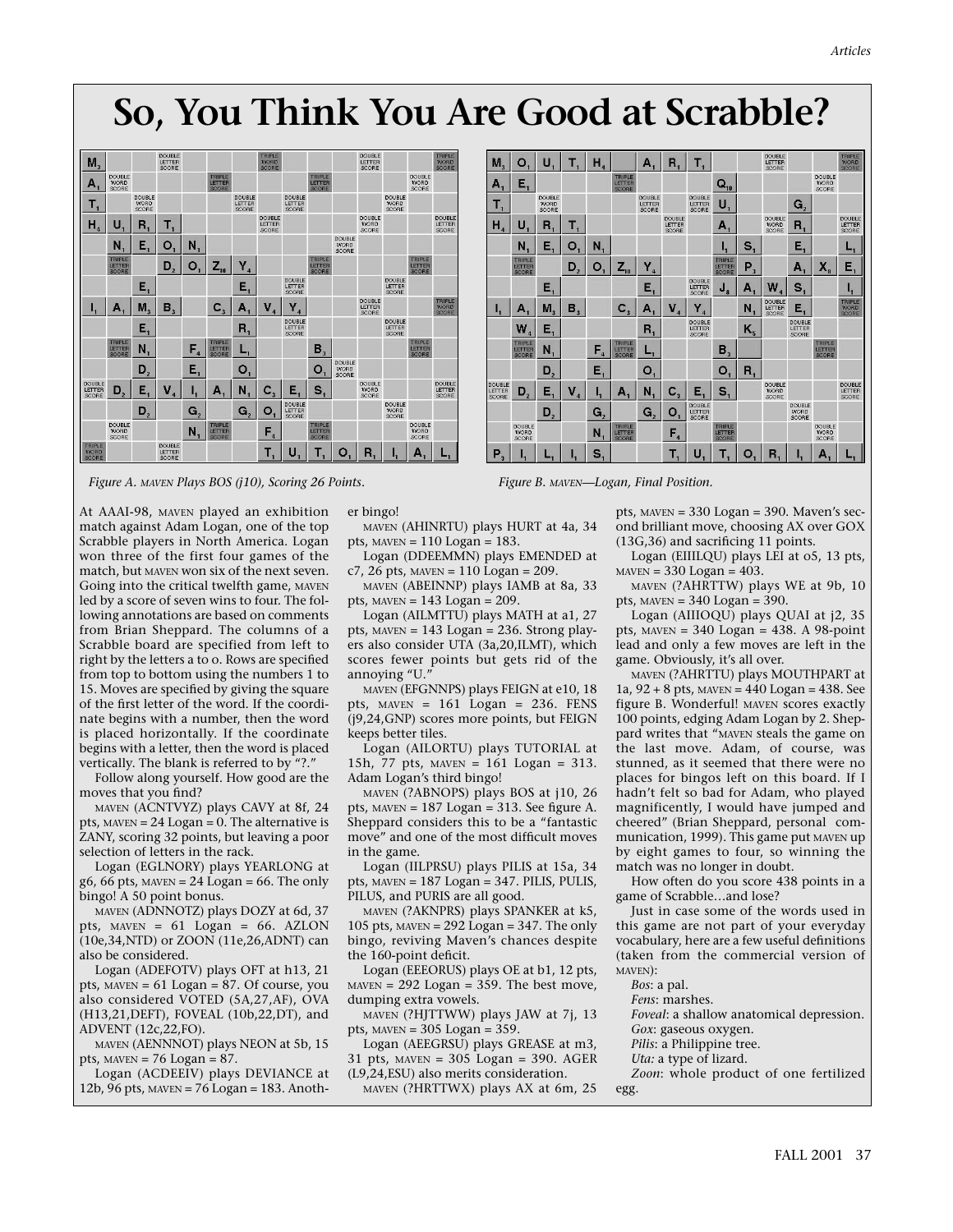# Other Games

Superhuman performance has been achieved in several lesser-known games. For example, for both the acient African game of Awari and the recently invented Lines of Action, there seems little doubt that computers are significantly stronger than all human players. In Awari, databases containing all positions with 38 or fewer stones on the board have been constructed (the game starts with 48 stones), suggesting that a perfect computer player will soon be available. In Lines of Action, the program MONA won the world mail-play championship in competition against most of the top human players. The gap between the top programs and the best humans appears to be large and growing.

For some games, computers have been able to determine the result of perfect play and a sequence of moves to achieve this result (van den Herik, Uiterwijk, and van Rijswijck 2001).14 In these games, the computer can play perfectly, in the sense that the program will never make a move that fails to achieve the best-possible result. Solved games include Nine Men's Morris (Gasser 1995), Connect-4 (Allis 1988), Qubic (Allis 1994), Go Moku (Allis 1994), and 8  $\times$  8 Domineering (Breuker, Uiterwijk, and van den Herkik 2000).

This article has not addressed one-player games (or puzzles). Single-agent search (A\*) has successfully been used to optimally solve instances of the 24-puzzle (Korf 2000; Korf and Felner 2001) and Rubik's Cube (Korf 1997).

# Current Research Efforts

In the past decade, a number of games have become popular research test beds. These games are resistant to alpha-beta search, either because of the large branching factor in the search tree or the presence of unknown information. In many respects, the research being done for these games has the potential to be much more widely applicable than the work done on the alpha-beta search-based programs.

#### Bridge

Work on computer bridge began in the early 1960s (Berlekamp [1963], for example), but it wasn't until the 1980s that major efforts were undertaken. The advent of the personal computer spurred numerous commercial projects that resulted in programs with relatively poor capabilities. Perennial world champion Bob Hamman once remarked that the commercial programs "would have to improve to be hopeless'' (Ginsberg 1999). A similar opinion was shared by another frequent world champion, Zia Mahmood. In 1990, he offered a prize of  $£1,000,000$  to the person who developed a program that could defeat him at bridge. At the time, this bet seemed safe for the foreseeable future.

In the 1990s, several academic efforts began using bridge for research in AI (Frank 1998; Ginsberg 1999; Smith, Nau, and Throop 1998a, 1998b; Ginsberg 1996b). The commercial BRIDGE BARON program teamed up with Dana Nau and Steve Smith from the University of Maryland. The result was a victory in the 1997 World Computer Bridge Championship. The program used a hierarchical task network for the play of the hand. Rather than build a search tree where each branch was the play of a card, they would define each branch as a strategy, using human-defined concepts such as finesse and squeeze (Smith, Nau, and Throop 1998a, 1998b). The result was an incremental improvement in the program's card play, but it was still far from being world-class caliber.

Beginning in 1998, Matthew Ginsberg's program GIB started dominating the computer bridge competition, handily winning the World Computer Bridge Championship. The program started producing strong results in competitions against humans, including an impressive result in an exhibition match against world champions Zia Mahmood and Michael Rosenberg (held at AAAI-98). The match lasted two hours, allowing 14 boards to be played. The result was in doubt until the last hand, before the humans prevailed by 6.31 international match points (IMPs). This result was the first notable man-machine success for computer bridge-playing programs. Zia Mahmood, impressed by the rapid progress made by GIB, withdrew his million pound prize.

GIB was invited to compete in the Par Contest at the 1998 World Bridge Championships. This tournament tests the contestant's skills at playing out bridge hands. In a select field of 35 of the premier players in the world, the program finished strongly in twelfth place. Michael Rosenberg won the event with a score of 16,850 out of 24,000; GIB scored 11,210. Of the points lost by GIB, 1,000 were because of time (there was a 10-point penalty for each minute spent thinking), 6,000 were because GIB did not understand the bidding, and 6,000 were because GIB was unable to handle some hands where the correct strategy involves combining different possibilities (Ginsberg 1999).

The name GIB originally stood for "Goren in a box," a tribute to one of the pioneers of bridge. Another interpretation is "Ginsberg's Intelligent Bridge.'' Previous versions of GIB used a fast search to play out a hand. It simu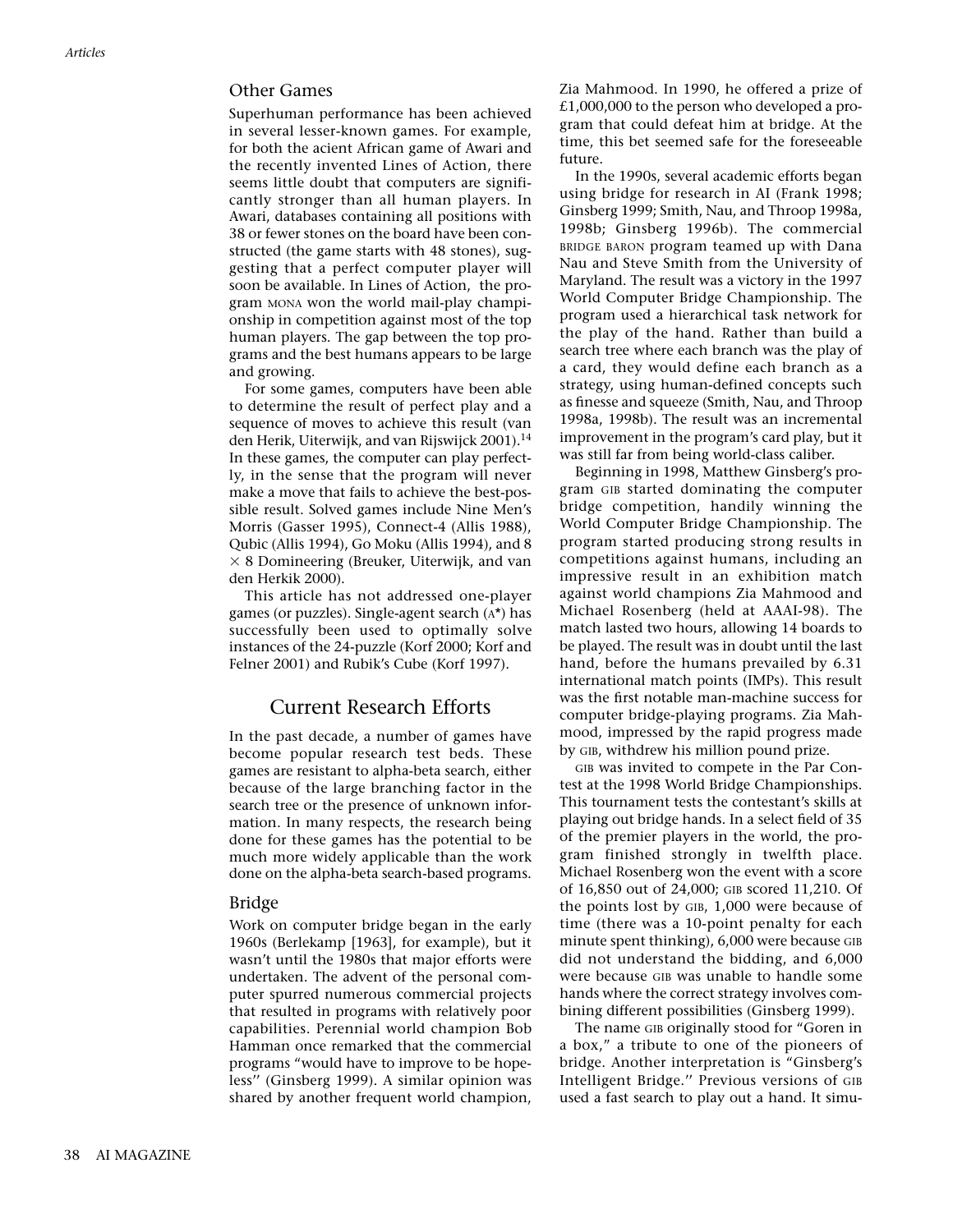lated roughly 50 different scenarios for the placement of the opponent's cards and chose the play that maximized the expected score (Ginsberg 1999). For the play of the hand, Ginsberg has developed a new version of the algorithm that eliminates the simulations and replaces it with perfect information (Ginsberg 2001).

A challenging component of the game is the bidding. Most previous attempts at bridge bidding have been based on an expert-defined set of rules. This is largely unavoidable because bidding is an agreed-on convention for communicating card information. GIB takes this bidding one step further, building on the ability to quickly simulate a hand (Ginsberg 1999). The program has access to a large database of bidding rules (7,400 rules from the commercial program MEADOWLARK BRIDGE). At each point in the bidding, GIB queries the database to find the set of plausible bids. For each bid, the rest of the auction is projected using the database, and then the play of the resulting contract is simulated. GIB chooses the bid that leads to the average best result for the program.

Although intuitively appealing, this approach does have some problems. Notably, the database of rules might have gaps and errors in it. Consider a rule where the response to the bid 4♠ is incorrect in the database. GIB will direct its play toward this bid because it assumes the opponents will make the (likely bad) database response. As Ginsberg writes, "It is difficult to distinguish a good choice that is successful because the opponent has no winning options from a bad choice that appears successful because the heuristic fails to identify such options'' (Ginsberg 1999, p. 588).

GIB uses three partial solutions to the problem of an erroneous or incomplete bidding system. First, the bidding database can be examined by doing extensive offline computations to identify erroneous or missing bid information. This is effective but can take a long time to complete. Second, during a game, simulation results can be used to identify when a database response to a bid leads to a poor result. This may be evidence of a database problem, but it could also be the result of effective disruptive bidding by GIB. Finally, GIB can be biased to make bids that are "close" to the suggested database bids, allowing the program the flexibility to deviate from the database.

To summarize, GIB is well on the way to becoming a world-class bridge player. The program's card play is already at a world-class level (as evidenced by the Par Contest result), and current efforts will only enhance the program's abilities. The bidding needs improvement, an

effort that is currently being addressed. Had Zia Mahmood not withdrawn his offer, he might eventually have lost his money.

### Go

The history of computer go has not been dominated by hardware advances, as seen in computer chess. Computer go tournaments proliferated in the 1990s, and the organizers had the benefit of the chess experience. Two tournament rules were instituted that had a significant impact on how program development would occur. The first required all competitors to run on a commercially available singleprocessor machine, which had the advantage of putting all the programs on a level playing field by factoring out most hardware differences. The second rule required that an entire game had to be completed in 30 minutes for each player. Because games could be as long as 180 moves a side, programmers were faced with critical cost-benefit decisions in their implementations. The rules had the advantages of making tournaments easy to organize (no expensive hardware setup or modem connections needed) and ensuring that competitions could be completed quickly with lots of games being played.

The first go program was written by Al Zobrist in 1970 (Zobrist 1970). Walter Reitman and Bruce Wilcox began researching go programs in 1972 (Reitman et al. 1974), an effort that has continued for Wilcox to the current day. These early efforts produced weak programs; there was no obvious single algorithm to build a program around, as alpha-beta had done for chess. The difficulty in writing a go program became evident; a strong program would need lots of patterns and knowledge, with only a limited dependence on search.

Computer go tournaments began in 1984 with a short-lived series of annual tournaments at the USENIX Conference. In 1987, the First International Go Congress was held, and there have been annual events ever since. The mid-1990s were dominated by the program HANDTALK, written by Zhixing Chen. HANDTALK remained stagnant for a few years while it was being rewritten. During this time, Michael Reiss' GO4++ assumed front-runner status. Chen's new program, GOEMATE, now appears to be the best. Although the top programs claim a performance level of as many as 3 kyu on the go rating scale (a middle amateur level), most experts believe that the programs are much weaker than that (around 8 kyu).

The Ing Prize has been set up as an incentive to build strong go programs. The grand prize of roughly \$1.5 million will be won by the devel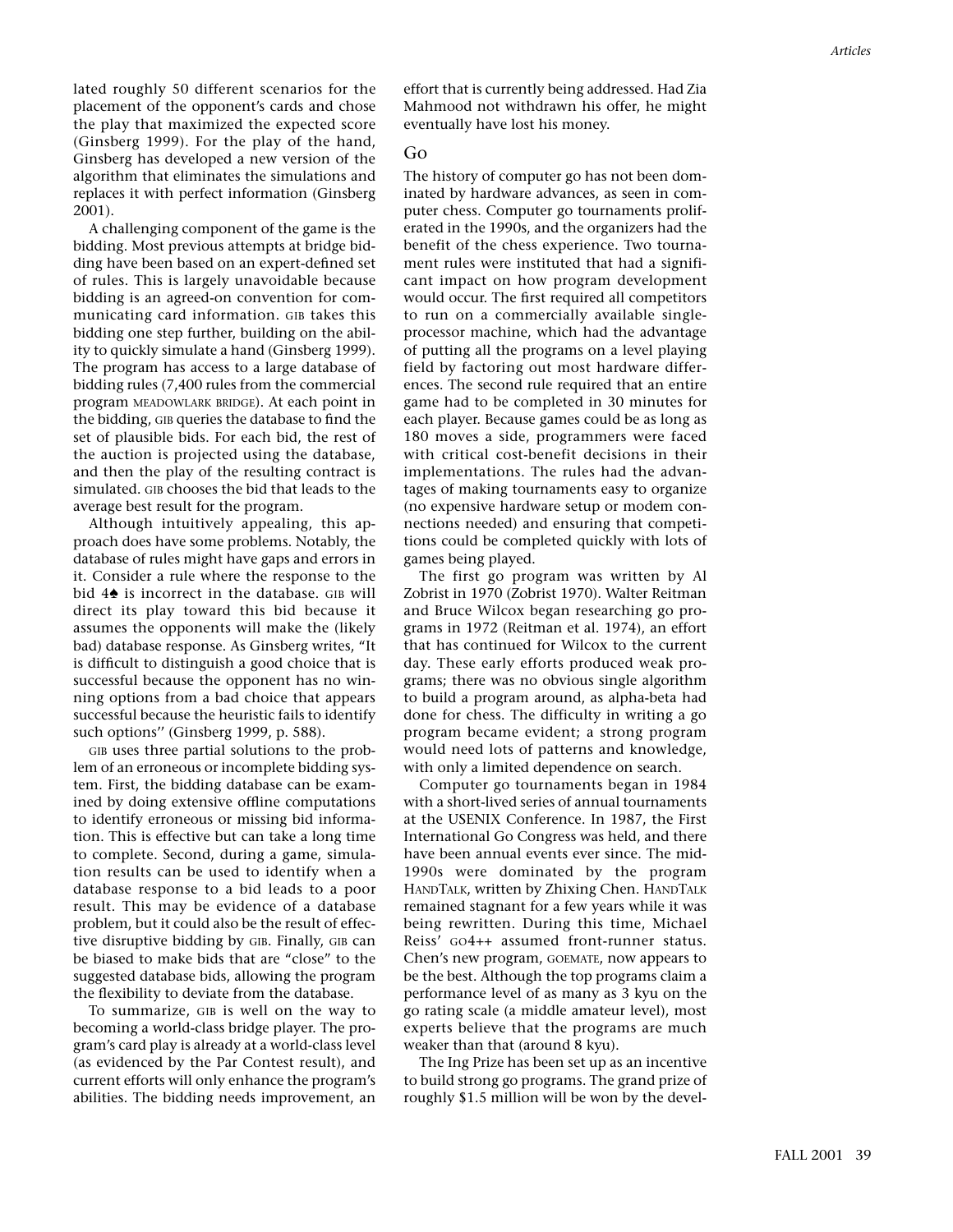opers of the first program to beat a strong human player on a 19  $\times$  19 board. To qualify to play for the grand prize, a program must win a number of matches of increasing difficulty. Currently, the programs have to defeat three junior players (ages 11 to 13). Don't let their age fool you; they are very strong players! The winner of the annual International Go Congress gets the chance to play. To qualify for this event, a program must finish in the top three in one of the North American, European, or Asian championships.

Go has been resistant to the techniques that have been successfully applied to the games discussed in this article. For example, because of the 19  $\times$  19 board and the resulting large branching factor, alpha-beta search alone has no hope of producing strong play. Instead, the programs perform small, local searches that use extensive application-dependent knowledge. David Fotland, the author of the MANY FACES OF GO program, identifies over 50 major components needed by a strong go-playing program. The components are substantially different from each other, few are easy to implement, and all are critical to achieving strong play. In effect, you have a linked chain, where the weakest link determines the overall strength.

Martin Müller (author of EXPLORER) gives a stark assessment of the reality of the current situation in developing go programs (Müller 1999, pp. 105–106):

Given the complexity of the task, the supporting infrastructure for writing go programs should offer more than is offered for other games such as chess. However, the available material (publications and source code) is far inferior. The playing level of publicly available source code…, though improved recently, lags behind that of the state-of-the-art programs. Quality publications are scarce and hard to track down. Few of the top programmers have an interest in publishing their methods. Whereas articles on computer chess or general game-tree search methods regularly appear in mainstream AI journals, technical publications on computer go remain confined to hard to find proceedings of specialized conferences. The most interesting developments can be learned only by direct communication with the programmers and never get published.

Although progress has been steady, it will take many decades of research and development before world-championship–caliber go programs exist (Mueller 2001).

### Poker

There are many popular poker variants. Texas Hold'em is generally acknowledged to be the most strategically complex variant of poker that is widely played. It is the premier event at the annual World Series of Poker.15 Until recently, poker has been largely ignored by the computing academic community. There are two main approaches to poker research (Billings 1995): One approach is to use simplified variants that are easier to analyze. However, one must be careful that the simplification does not remove challenging components of the problem. For example, Findler (1977) worked on and off for 20 years on a poker-playing program for 5-card–draw poker. His approach was to model human cognitive processes and build a program that could learn, ignoring many of the interesting complexities of the game.

The other approach is to pick a real variant and investigate it using mathematical analysis, simulation, and ad hoc expert experience. Expert players with a penchant for mathematics are usually involved in this approach. None of this work has led to the development of strong poker-playing programs.

There is one event in the meager history of computer poker that stands out. In 1984 Mike Caro, a professional poker player, wrote a program that he called ORAC (Caro spelled backwards). It played one-on-one, no-limit Texas Hold'em. Few technical details are known about ORAC other than it was programmed on an Apple II computer in Pascal. However, Caro arranged a few exhibitions of the program against strong players:<sup>16</sup>

It lost the TV match to casino owner Bob Stupak, but arguably played the superior game. The machine froze on one game of the two-out-of-three set when it had moved all-in and been called with its three of a kind against Stupak's top two pair. Under the rules, the hand had to be replayed. In the [world series of poker] matches, it won one (from twice world champion Doyle Brunson—or at least it had a two-to-one chip lead after an hour and a quarter when the match was canceled for a press conference) and lost two (one each to Brunson and then-reigning world champion Tom McEvoy), but again—was fairly unlucky. In private, preparatory exhibition matches against top players, it won many more times than it lost. It had even beaten me most of the time.

Unfortunately, ORAC was never properly doc-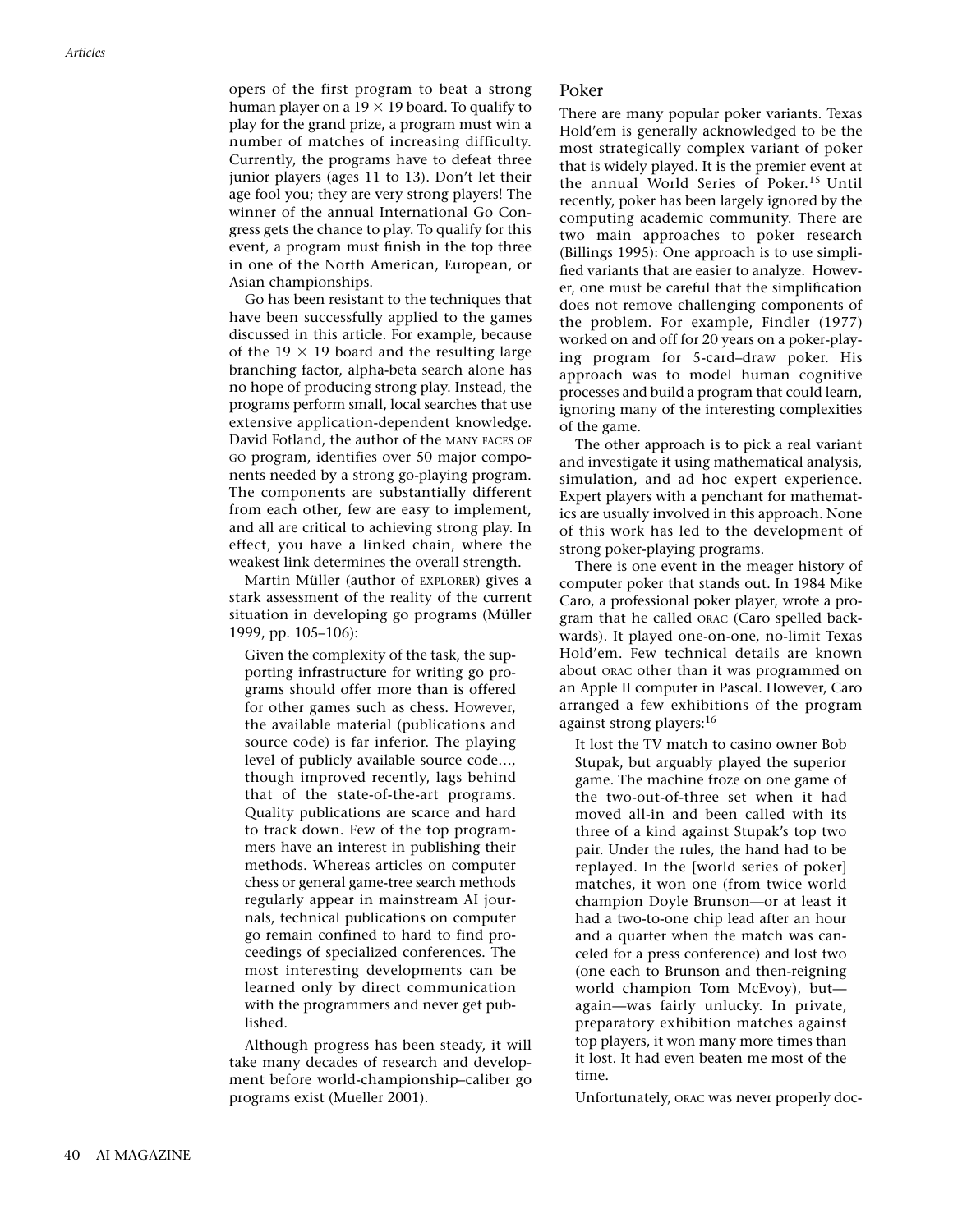umented and the results never reproduced. It is highly unlikely that ORAC was as good as this small sample suggests. No scientific analysis was done to see whether the results were the result of skill or luck. As further evidence, none of the current-day commercial efforts can claim to be anything but intermediate-level players.

In the 1990s, the creation of an internet relay chat (IRC) poker server gave the opportunity for humans (and computers) to play interactive games over the internet. A number of hobbyists developed programs to play on IRC. Foremost among them is R00LBOT, developed by Greg Wohletz. The program's strength comes from using expert knowledge at the beginning of the game and doing simulations for subsequent betting decisions.

The University of Alberta program POKI, authored by Darse Billings, Aaron Davidson, Jonathan Schaeffer, and Duane Szafron, is the first serious academic effort to build a strong poker-playing program. POKI plays on the IRC poker server and, like R00LBOT, is a consistent big winner. Unfortunately, because these games are played with fictitious money, it is hard to extrapolate these results to casino poker.

To play poker well, a program needs to be able to assess hand strength (chances that you have the current best hand), assess hand potential (chances that additional cards will improve your hand), model the opponents (exploiting tendencies in their play), handle deception (misleading information given by the opponents), and bluff (deceive the opponents). In strategic games such as chess, the performance loss by ignoring opponent modeling is small; hence, it is usually ignored. In contrast, not only does opponent modeling have tremendous value in poker, it can be the distinguishing feature between players at different skill levels. If a set of players all have a comparable knowledge of poker fundamentals, the ability to alter decisions based on an accurate model of the opponent can have a greater impact on success than any other strategic principle.<sup>17</sup>

To assess a hand, POKI compares its cards against all possible opponent holdings. Naively, one could treat all opponent hands as equally likely; however, this skews the hand evaluations compared to more realistic assumptions. Many weak hands are likely to have been folded early on in the game. Therefore, for each possible opponent hand, a probability (or weight) is computed that indicates the likelihood that the opponent would have played the hand in the observed manner.

The simplest approach to determining these weights is to treat all opponents the same, calculating a single set of weights to reflect reasonable behavior, and use them for all opponents. An offline simulation was used to compute the expected value for each possible hand; these results closely approximate the ranking of hands by strong players. This is called generic opponent modeling (GOM) (Billings et al. 1998). Although rather simplistic, this model is quite powerful in that it does a good job of skewing the hand evaluations to take into account the most likely opponent holdings.

Obviously, treating all opponents the same is clearly wrong; each player has a different style. Specific opponent modeling (SOM) customizes the calculations to include opponent-specific information. The probability of an opponent holding a particular hand is adjusted by feeding into a neural net the betting frequency statistics gathered on this opponent from previous hands. These statistics usually provide enough information to differentiate, for example, aggressive playing styles from conservative ones.

In competitive poker, opponent modeling is much more complex than portrayed here. For example, players can act to mislead their opponents into constructing an erroneous model. Early in a session, a strong poker player might try to create the impression of being very conservative, only to exploit this image later in the session when the opponents are using an incorrect opponent model. A strong player has to have a model of each opponent that can quickly adapt to changing playing styles.

At best, POKI plays at the strong intermediate level (Billings et al. 2001). A considerable gap remains to be overcome before computers will be as good as the best human players. Recent research has focused on trying to build "optimal" playing strategies (Koller and Pfeffer 1997).

#### Other Games

Several less well-known games are providing interesting challenges. The following three examples all have one property in common: a large branching factor.

Shogi, often referred to as Japanese chess, is very popular in Japan, with major tournaments each year culminating in a computer world championship. From the search point of view, Shogi is more challenging than chess: 9  $\times$  9  $\,$ board (versus  $8 \times 8$  for chess), 40 pieces (32 for chess), 8 piece types (6), 80 to 120 average branching factor (40), and ability of the captured pieces to be returned to the board (removed from the board). Checkmating attacks are critical in Shogi; the programs need specialized checkmate solvers. These solvers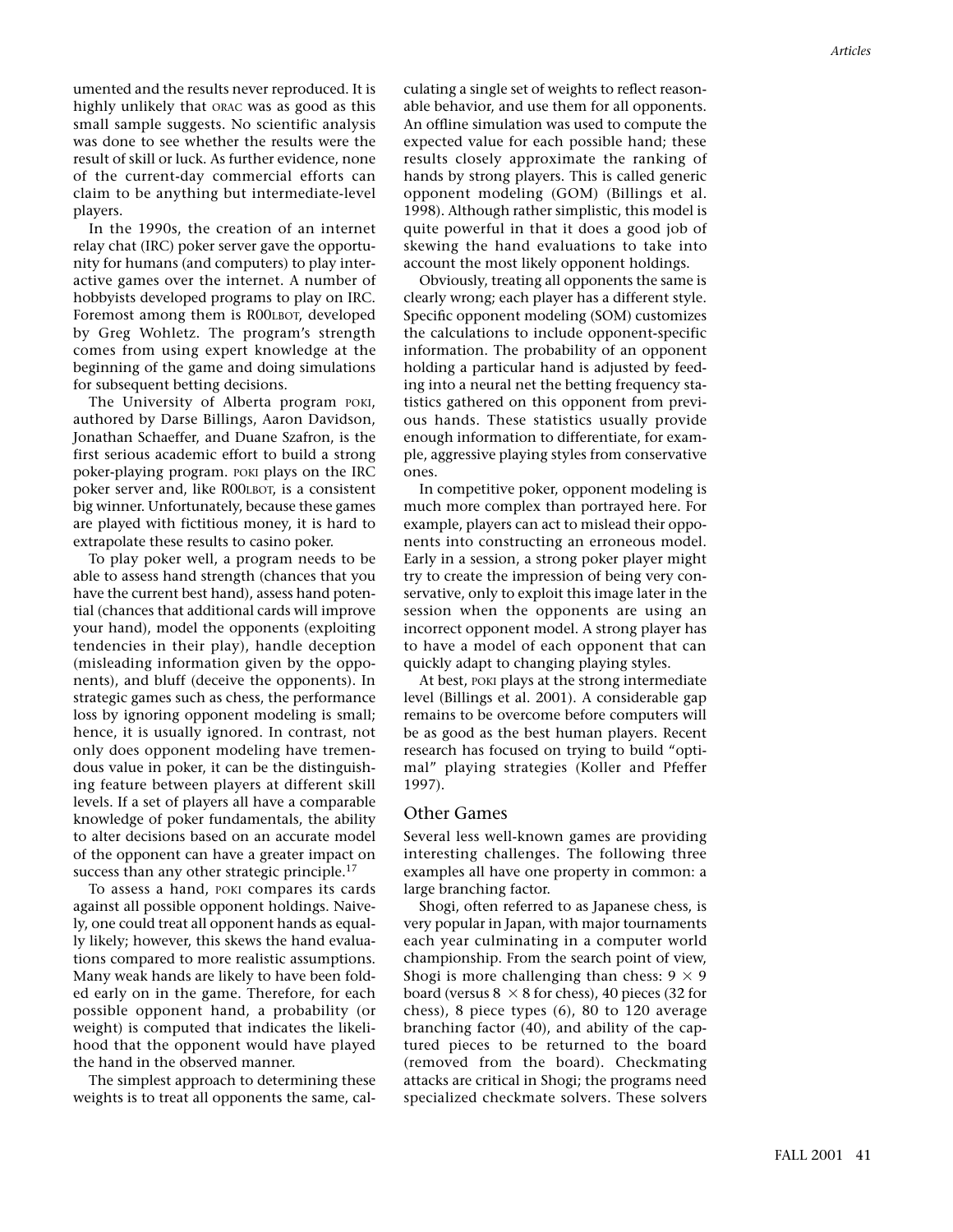have had some spectacular successes. For example, programs are now capable of solving composed problems with a solution length of over 1500 ply! Nevertheless, the best programs play at the master's level, but world-championship–level play is still a few decades away (Iida, Sakuta, and Rollason 2001).

Hex is an elegant game with a simple rule set: alternate placing a stone of your color on an empty square. One player tries to create a chain of stones connecting the top to the bottom of the board. The other player tries to connect the left side to the right side. It can be shown mathematically that the game is a firstplayer win and that draws are not possible. QUEENBEE was the first program to achieve success against strong programs (van Rijswijk 2000). The program uses alpha-beta search with a novel evaluation function. Hexy is currently the strongest program in the world and is competitive with strong human players for smaller board sizes. The program uses a specialized search for virtual connections, utilizing a theorem-prover-like technique to prove that two points not connected can be connected by a series of moves (Anshelevich 2001, 2000).

A recently invented game that has become popular for games researchers is Amazons. It is played on a 10  $\times$  10 board, with each player having four queens. Pieces move like a queen in chess, but after moving, they shoot an arrow in any direction. The square on which the arrow lands now becomes a wall and cannot be occupied by a queen. In effect, each move reduces the playing area available. If you run out of moves, you lose. In the opening phase of the game, there can be several thousand moves to choose from. The best programs typically search five ply ahead (deeper in the end game). Because of the territorial nature of the game, Amazons is often touted as a research stepping stone between the searchintensive approaches used in chess and the knowledge-intensive approaches used in go. AI research into this game is only three years old. The best programs play reasonably well but are not yet competitive with strong human players (van den Herik 2000).

Interesting research is also being done on puzzles. Recently, major advances have occurred in building programs that can solve crossword puzzles. PROVERB (Michael Littman, Greg Keim, and colleagues) scores remarkably well (over 95 percent of the words correct) on the *New York Times* crossword puzzles without understanding the clues (Keim et al. 1999; Keim, and Shazeer 2001)!

Another challenging puzzle is SOKOBAN. Here the large branching factor (could be over 100), and deep solution lengths (some optimal solutions are over 700 moves) make for a daunting search. On a standard test set, the program ROLLING STONE can only solve 57 of 90 problems (Junghanns and Schaeffer 2001, 1999).

# The Future of Computer Games

In the realm of board and card games, go will continue to taunt AI researchers for many decades to come. As well, new games will come along to provide interesting challenges. For example, the game of Octi was invented to be resistant to computer algorithms.<sup>18</sup> It is characterized by having a large branching factor, making deep search impractical. However, Octi has the additional dimension that a move can change the capabilities of a piece, making it challenging to design an evaluation function.

The research into board and card games is, in some sense, historically motivated because these challenges were interesting at the dawn of the computing age. However, with the advent of home computers, new forms of computer games and a \$20 billion (and growing) industry has emerged: interactive computer games. There are numerous products on the market covering the gamut of action games (for example. shoot'em-up games such as *Quake*), role-playing games (for example, player goes on a quest, as in *Baldur's Gate*), adventure games (for example, navigating through a scripted story, as in *King's Quest*), strategy games (for example, controlling armies in a war, such as in *Command and Conquer*), "God" games (for example, evolving a simulated population, as in *SimCity*), and sports (for example, controlling a player or coaching a team, such as *FIFA'01*) (Laird and van Lent 2000). Historically, these games have been long on graphics and short on AI.19

John Laird has promoted interactive computer games as an opportunity for the AI research community (Laird and van Lent 2000). Many interactive computer games require computer characters that need to interact with the user in a realistic, believable manner. Computer games are the ideal application for developing human-level AI. There is already a need for it because human game players are generally dissatisfied with computer characters. The characters are shallow, too easy to predict, and, all too often, exhibit artificial stupidity rather than artificial intelligence. This has led to the success of online games (such as *Ultima Online*), where players compete against other humans. The current state of the art in developing realistic characters can be described as primitive, with simple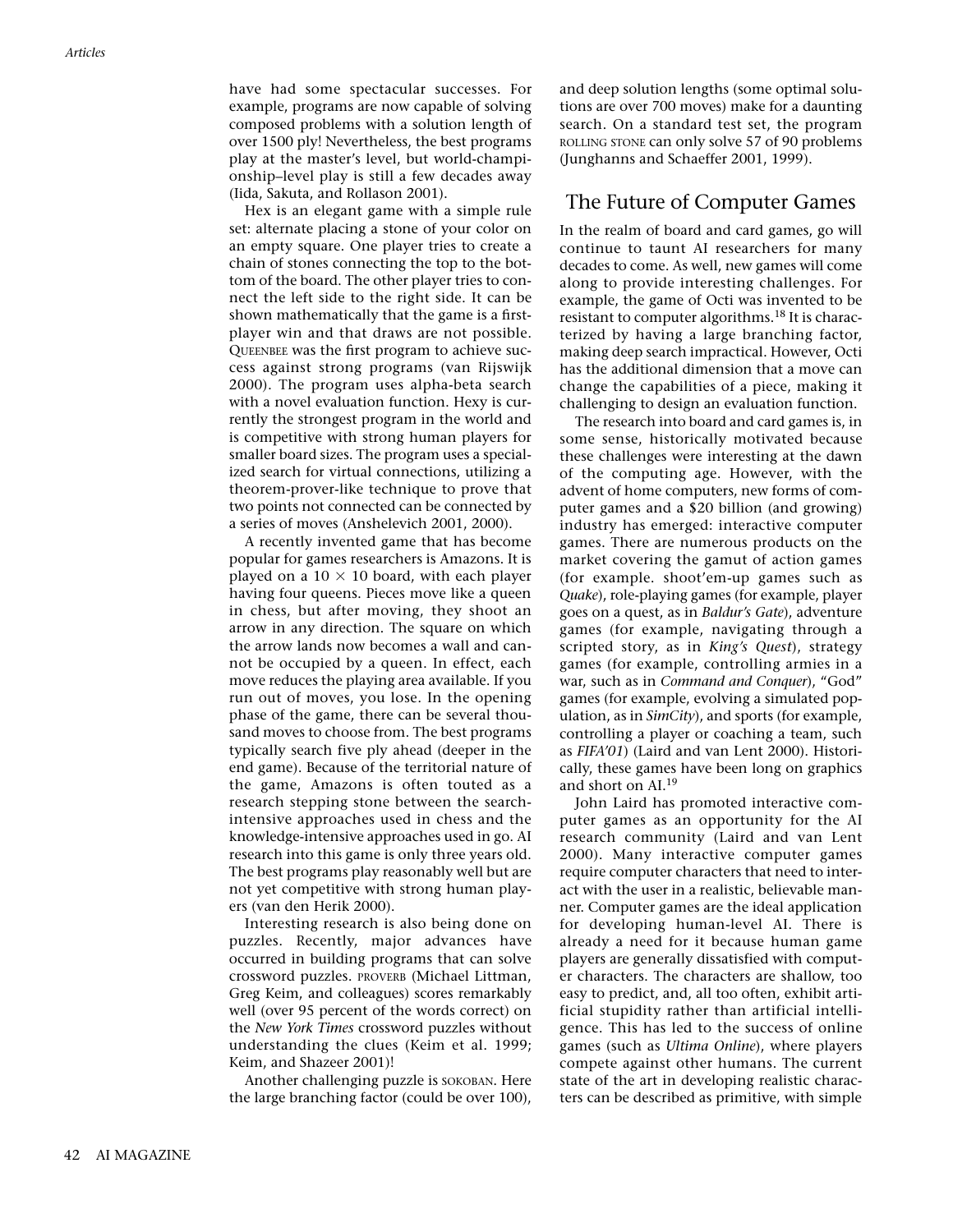rule-based systems and finite-state machines the norm. The lack of sophistication is the result of the lack of research effort (and, cause and effect, research dollars). This is changing because more game companies and researchers recognize that AI will play an increasingly important role in game design and development. The quality of the computer graphics might draw you to a product, but the play of the game will keep you using the product (and buying the sequel). AI is critical to creating a satisfying gaming experience.

Finally, the last few years have seen research on team games become popular. The annual RoboCup competition encourages hardware builders and software designers to test their skills on the soccer field.20

Although this article has emphasized building games programs that can compete with humans, there are many other AI challenges that can use games as an interesting experimental test bed. Some sample projects include data mining, learning, and annotators.

**Data mining:** There are large databases of end-game positions for chess, checkers, and awari. It is dissatisfying that all a program can do is look up a specific position in the database. If the exact position is in the database, you get useful information, else nothing. Surely there must be some way of mining the data to learn the principles of strong end-game play. As well, there are large databases of chess opening moves. Can these databases be analyzed to discover new opening ideas? Can one characterize an opponent's strengths and weaknesses? Can the data be extrapolated to similar positions?

**Learning:** Using temporal-difference learning to tune an evaluation function is just the precursor to other exciting applications of learning technology to games. For example, research in applying learning algorithms can result in more focused and informed game-tree searches, better opponent modeling in poker, and adaptive characters in commercial games.

**Annotators:** Developing annotators that can provide an interesting and informative analysis of a game is a challenging problem. There have been some attempts at automating the commentary for chess games (the International Computer Chess Association has an annual competition), but the results are mediocre. It is hard to differentiate between the trivial and the interesting, the verbose and the informative, all the while anticipating the questions humans would like answered in the commentary. An interesting example is the work done on providing computer commentary to RoboCup games (Frank et al. 2001).

Games will continue to be an interesting

domain for exploring new ideas in AI.

# Conclusions

Shannon, Turing, Samuel, Newell, and Simon's early writings were pioneering, realizing that computer games could be a rich domain for exploring the boundaries of computer science and AI. Software and hardware advances have led to significant success in building high-performance game-playing programs, resulting in milestones in the history of computing. With it has come a change in people's attitudes. Whereas in the 1950s and 1960s, understanding how to build strong game-playing programs was at the forefront of AI research, today it has been demoted to lesser status. In part, this is an acknowledgment of the success achieved in this field—no other area of AI research can claim such an impressive track record of producing high-quality working systems. However, it is also a reflection on the nature of AI itself. It seems that as the solution to problems become understood, the techniques become less "AIish."

The work on computer games has resulted in advances in numerous areas of computing. One could argue that the series of computerchess tournaments that began in 1970 and continue to this day represents the longest running experiment in computing science history. Research using games has demonstrated the benefits of brute-force search, something that has become a widely accepted tool for a number of search-based applications. Many of the ideas that saw the light of day in game-tree search have been applied to other algorithms. Building world-championship–caliber games programs has demonstrated the cost of constructing high-performance AI systems. Games have been used as experimental test beds for many areas of AI. And so on.

Arthur Samuel's concluding remarks from his 1960 paper are as relevant today as they were when he wrote the paper (Samuel 1960):

Programming computers to play games is but one stage in the development of an understanding of the methods which must be employed for the machine simulation of intellectual behavior. As we progress in this understanding it seems reasonable to assume that these newer techniques will be applied to real-life situations with increasing frequency, and the effort devoted to games … will decrease. Perhaps we have not yet reached this turning point, and we may still have much to learn from the study of games.

*One could argue that the series of computerchess tournaments that began in 1970 and continue to this day represents the longest running experiment in computing science history.*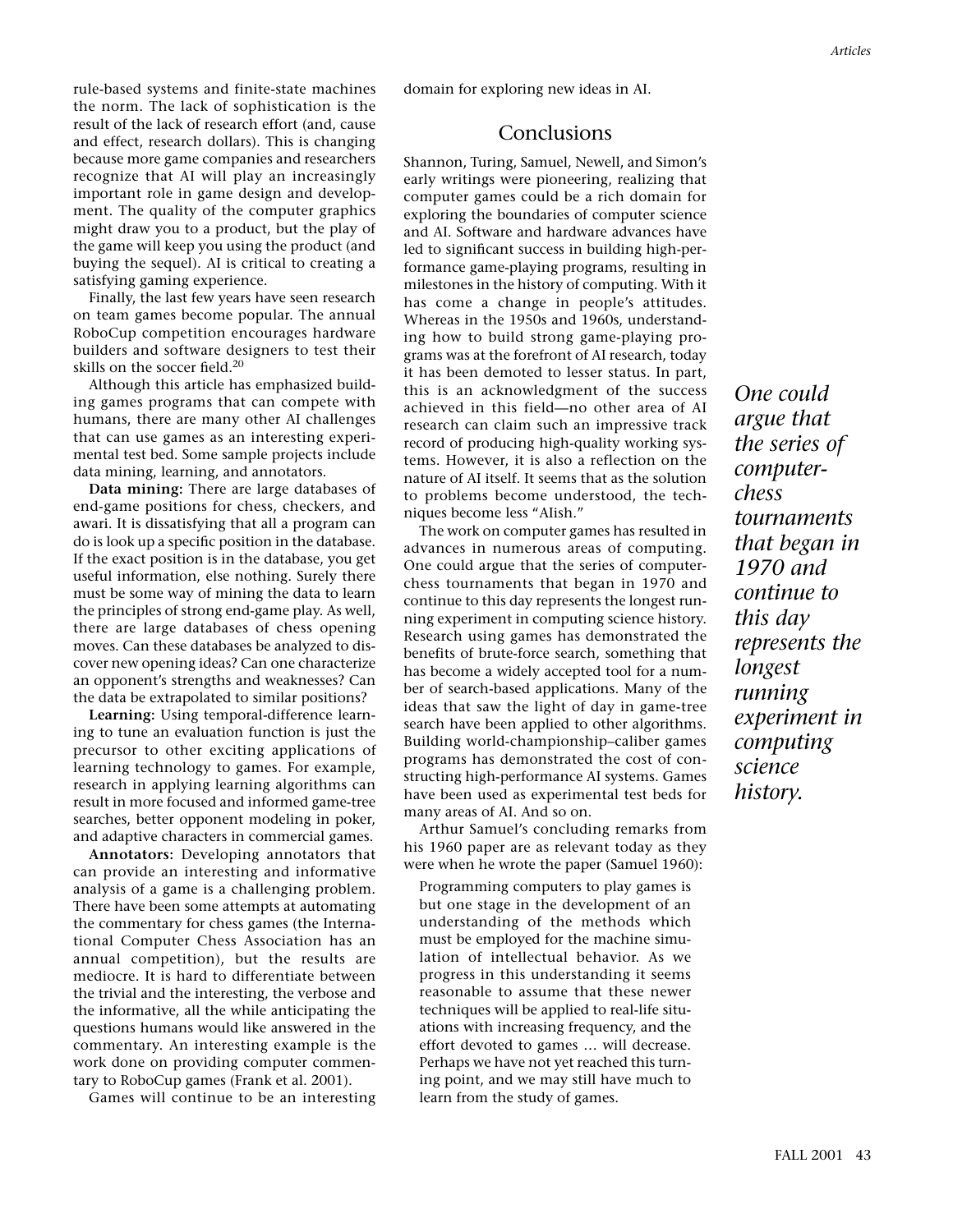#### Acknowledgments

I would like to extend my deepest admiration to the brave human champions who accepted the challenge of a computer opponent. In most cases, the champion had little to gain but everything to lose. Malcolm Davis, Garry Kasparov, Adam Logan, Zia Mahmood, Marion Tinsley, Michael Rosenberg, and Takeshi Murakami made it possible to scientifically measure the progress of game-playing programs.

The initial impetus for this article came almost two years ago when Marvin Zelkowitz suggested I write an article for *Advances in Computers 50,* reflecting back on the 40 years since Arthur Samuel wrote an article on computer games in volume 1 of this series. This article was eventually worked into a talk that was presented at AAAI-00. I want to thank David Leake for encouraging me to write this article.

Financial support was provided by the Natural Sciences and Engineering Research Council of Canada (NSERC) and Alberta's Informatics Circle of Research Excellence (CORE).21

#### Notes

1. Othello is a registered trademark of Tsukuda Original, licensed by Anjar Co.

2. Scrabble is a registered trademark of the Milton Bradley Company, a division of Hasbro, Inc.

3. See www.msoworld.com.

4. E-mail message from G. Tesauro, 14 August 1998.

5. To be fair, it is unlikely that the International Chess Federation will ever allow computers to compete for the world championship.

6. The *drosophila* is the fruit fly. The analogy is that the fruit fly is to genetics research as games are to AI research.

7. Note that there is no need for a phase for less than 13 discs on the board because the search from the first move easily reaches 13 or more discs.

8. E-mail message from B. Sheppard, 9 March 1999.

9. Personal communication with B. Sheppard, 1999.

10. As a frequent Scrabble player, I painfully admit that the number of words that I find is considerably smaller than this!

11. E-mail message from B. Sheppard, 1 June 1999.

12. E-mail message from B. Sheppard, 1 June 1999.

13. Personal communication with B. Sheppard, 1999.

14. This is in contrast to the game of Hex, where it is easy to prove the game to be a first-player win, but computers are not yet able to demonstrate this win.

15. The 2000 winner of this event was Chris Ferguson, whose research career began in AI (he has published with Richard Korf [Powley, Ferguson, and Korf 1993]).

16. E-mail message from M. Caro, 13 March 1999.

17. The importance of opponent modeling can be seen in the First and Second International RoShamBo (rock, paper, scissors) competitions (www.cs.ualberta.ca/~games).

18. www.octi.net.

19. For example, path finding is a critical component of many games, yet it took until 1996 for the industry to "discover" A\*.

20. www.robocup.com.

21. Portions of this article were published in Schaeffer (2000) and are reproduced with permission.

#### References

Allis, V. 1994. Searching for Solutions in Games and Artificial Intelligence. Ph.D. dissertation, Department of Computer Science, University of Limburg.

Allis, V. 1980. A Knowledge-Based Approach to Connect-Four. The Game Is Solved: White Wins. M.Sc. thesis, Department of Computer Science, Vrije Universiteit.

Anshelevich, V. 2001. A Hierarchical Approach to Computer Hex. *Artificial Intelligence.* Forthcoming.

Anshelevich, V. 2000. The Game of Hex: An Automatic Theorem-Proving Approach to Game Programming. In Proceedings of the Seventeenth National Conference on Artificial Intelligence,189–194. Menlo Park, Calif.: American Association for Artificial Intelligence.

Appel, A., and Jacobson, G. 1980. The World's Fastest Scrabble Program. *Communications of the ACM* 31(5): 572–578, 585.

Berlekamp, E. 1963. A Program for Playing Double-Dummy Bridge Problems. *Journal of the ACM* 10(4): 357–364.

Berliner, H. 1980a. Backgammon Computer Program Beats World Champion. *Artificial Intelligence* 14(2): 205–220.

Berliner, H. 1980b. Computer Backgammon. *Scientific American* 242(6): 64–72.

Berliner, H., and Ebeling, C. 1989. Pattern Knowledge and Search: The supreme Architecture. *Artificial Intelligence* 38(2): 161–198.

Billings, D. 1995. Computer Poker. M.Sc. thesis, Department of Computing Science, University of Alberta.

Billings, D.; Davidson, A.; Schaeffer, J.; Szafron, D. 2001. The Challenge of Poker. *Artificial Intelligence.* Forthcoming.

Billings, D.; Papp, D.; Schaeffer, J.; and Szafron, D. 1998. Opponent Modeling in Poker. In Proceedings of the Fifteenth National Conference on Artificial Intelligence, 493–499. Menlo Park, Calif.: American Association for Artificial Intelligence.

Breuker, B.; Uiterwijk, J.; and van den Herik, J. 2000. Solving 8 3 8 Domineering. *Theoretical Computer Science* 20(1–2): 195–206.

Buro, M. 2001. Improving Heuristic Min-Max Search by Supervised Learning. *Artificial Intelligence.* Forthcoming.

Buro, M. 1997. The Othello Match of the Year: Takeshi Murakami vs. LOGISTELLO. *Journal of the International Computer Chess Association* 20(3): 189–193.

Buro, M. 1995. Statistical Feature Combination for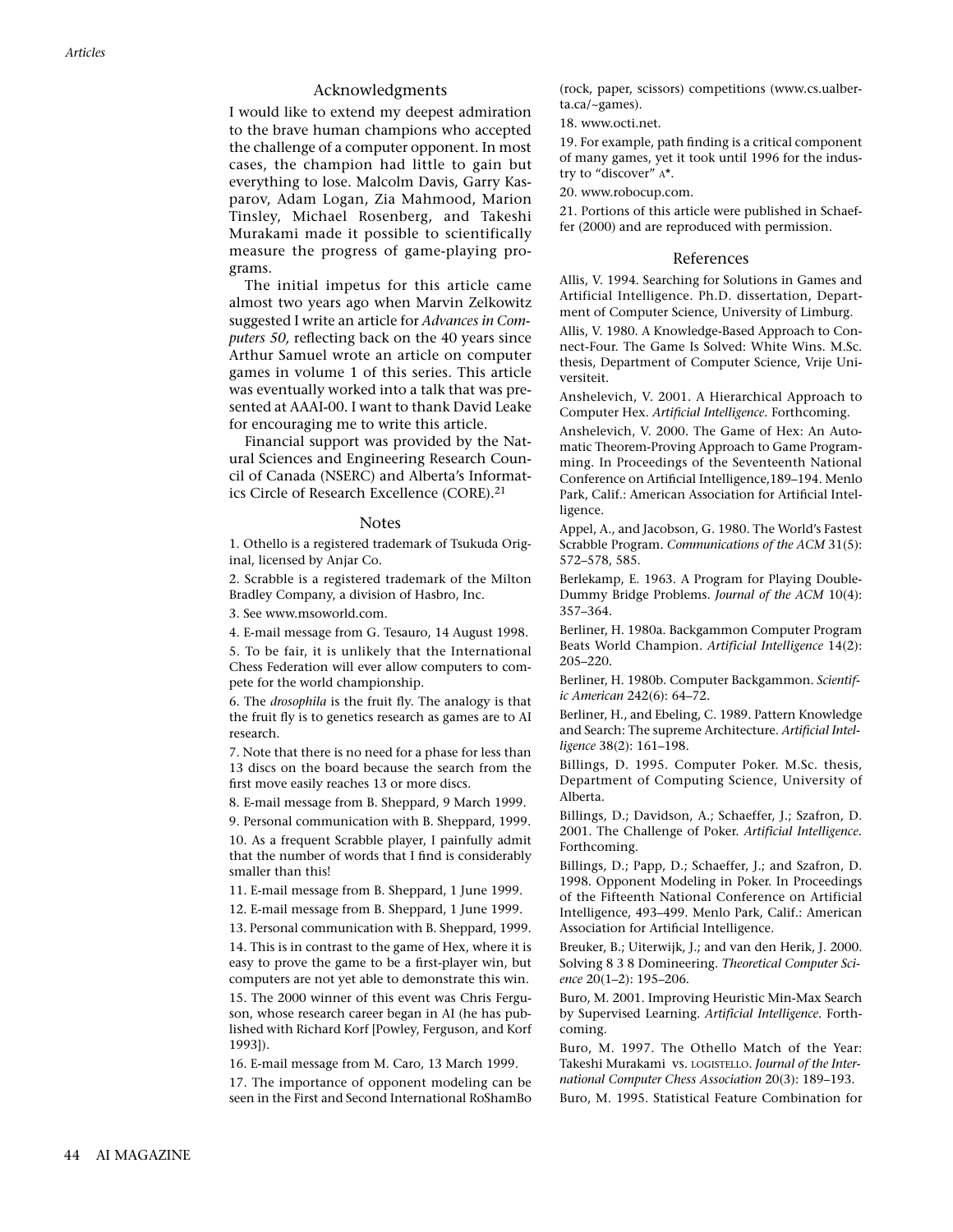the Evaluation of Game Positions. *Journal of Artificial Intelligence Research* 3:373–382

Campbell, M.; Hoane, J.; and Hsu, F.-H. 2001. DEEP BLUE. Artificial Intelligence. Forthcoming.

Condon, J., and Thompson, K. 1982. Belle Chess Hardware. In *Advances in Computer Chess 3,* ed. M. Clarke, 45–54. New York: Pergamon.

Ebeling, C. 1987. *All the Right Moves.* Cambridge, Mass.: MIT Press.

Felten, E., and Otto, S. 1988. A Highly Parallel Chess Program. In *Proceedings of the Conference on Fifth Generation Computer Systems,* 1001–1009. New York: Springer-Verlag.

Findler, N. 1977. Studies in Machine Cognition Using the Game of Poker. *Communications of the ACM* 20(4): 230–245.

Frank, I. 1998. *Search and Planning under Incomplete Information: A Study Using Bridge Card Play*. New York: Springer Verlag.

Frank, I.; Tanaka-Ishii, K.; Okuno, H.; Nakagawa, Y.; Maeda, K.; Nakadai, K.; and Kitano, H. 2001. And the Fans Are Going Wild! SIG plus MIKE. In *Proceedings of the Fourth International Workshop on RoboCup.* New York: Springer-Verlag. Forthcoming.

Gasser, R. 1995. Efficiently Harnessing Computational Resources for Exhaustive Search. Ph.D. dissertation, Institute of Theoretical Computer Science, ETH Zürich.

Ginsberg, M. 1999. GIB: Steps toward an Expert-Level Bridge-Playing Program. In Proceedings of the Sixteenth International Joint Conference on Artificial Intelligence, 584–589. Menlo Park, Calif.: International Joint Conferences on Artificial Intelligence.

Ginsberg, M. 1996a. Do Computers Need Common Sense? In *Proceedings of the Fifth International Conference on Knowledge Representation and Reasoning*, 620–626. San Francisco, Calif.: Morgan Kaufmann.

Ginsberg, M. 1996b. Partition Search. In Proceedings of the Thirteenth National Conference on Artificial Intelligence, 228–233. Menlo Park, Calif.: American Association for Artificial Intelligence.

Gordon, S. 1994. A Faster Scrabble Move Generation Algorithm. *Software Practice and Experience* 24(2): 219–232.

Hsu, F. 1999. IBM's DEEP BLUE Chess Grandmaster Chips. *IEEE Micro* 19(2): 70–81.

Hsu, F.; Anantharaman, T.; Campbell, M.; and Nowatzyk, A. 1990a. A Grandmaster Chess Machine. *Scientific American* 263(4): 44–50.

Hsu, F.; Anantharaman, T.; Campbell, M.; and Nowatzyk, A. 1990b. Deep Thought. In *Computers, Chess, and Cognition,* eds. T. Marsland and J. Schaeffer, 55–78. New York: Springer Verlag.

Hyatt, R.; Gower, A; and Nelson, H. 1990. Cray Blitz. In *Computers, Chess, and Cognition,* eds. T. Marsland and J. Schaeffer, 111–130. New York: Springer Verlag. Iida, H.; Sakuta, M.; and Rollason, J. 2001. The State of the Art in Computer Shogi. *Artificial Intelligence.* Forthcoming.

Junghanns, A., and Schaeffer, A. J. 2001. Enhancing Single-Agent Search Using Domain Knowledge. *Artficial Intelligence* 129(1–2): 219–251.

Junghanns, A., and Schaeffer, J. 1999. Domain-Dependent Single-Agent Search Enhancements. In Proceedings of the Sixteenth International Joint Conference on Artificial Intelligence, 570–575. Menlo Park, Calif.: International Joint Conferences on Artificial Intelligence.

Keim, G.; Shazeer, N.; Littman, M.; Agarwal, S.; Cheves, C.; Fitzgerald, J.; Grosland, J.; Jiang, F.; Pollard, S.; and Weinmeister, K. 1999. PROVERB: The Probabilistic Cruciverbalist. In Proceedings of the Sixteenth National Conference on Artificial Intelligence, 710–717. Menlo Park, Calif.: American Association for Artificial Intelligence.

Koller, D., and Pfeffer, A. 1997. Representations and Solutions for Game-Theoretic Problems. *Artificial Intelligence* 94(1): 167–215.

Korf, R. 2000. Recent Progress in the Design and Analysis of Admissible Heuristic Functions. In Proceedings of the Seventeenth National Conference on Artificial Intelligence, 1165–1170. Menlo Park, Calif.: American Association for Artificial Intelligence.

Korf, R. 1997. Finding Optimal Solutions to Rubik's Cube Using Pattern Databases. In Proceedings of the Fourteenth National Conference on Artificial Intelligence, 700–705. Menlo Park, Calif. : American Association for Artificial Intelligence.

Korf, R., and Felner, A. 2001. Disjoint Pattern Database Heuristics. *Artificial Intelligence.* Forthcoming.

Krol, M. 1999. Have We Witnessed a Real-Life Turing Test. Computer 32(3): 27–30.

Laird, J., and van Lent, M. 2000. Human-Level AI's Killer Application: Interactive Computer Games. In Proceedings of the Seventeenth National Conference on Artificial Intelligence, 1171–1178. Menlo Park, Calif.: American Association for Artificial Intelligence.

Lee, K.-F., and Mahajan, S. 1990. The Development of a World Class Othello Program. *Artificial Intelligence* 43(1): 21–36.

Levy, D., and Beal, D., eds. 1989. *Heuristic Programming in Artificial Intelligence.* New York: Ellis Horwood.

Littman, M.; Keim, G.; and Shazeer, N. 2001. Solving Crossword Puzzles by Computer. *Artificial Intelligence.* Forthcoming.

McCarthy, J. 1997. AI as Sport. *Science* 276: 1518– 1519.

Mueller, M. 2001. Computer Go. *Artificial Intelligence.* Forthcoming.

Müller, M. 1999. Computer Go: A Research Agenda. *Journal of the International Computer Chess Association* 22(2): 104–112.

Newell, A.; Shaw, J.; and Simon, H. 1958. Chess-Playing Programs and the Problem of Complexity. *IBM Journal of Research and Development* 2(2): 320–335.

Pfeiffer, J. 1964. Man vs. Machine in the Mechanical Age. *Popular Mechanics,* August, 52–57,172–173.

Plaat, A.; Schaeffer, J.; Pijls, W.; and de Bruin, A. 1996. Exploiting Graph Properties of Game Trees. In Proceedings of the Thirteenth National Conference on Artificial Intelligence, 234–239. Menlo Park, Calif.: American Association for Artificial Intelligence.